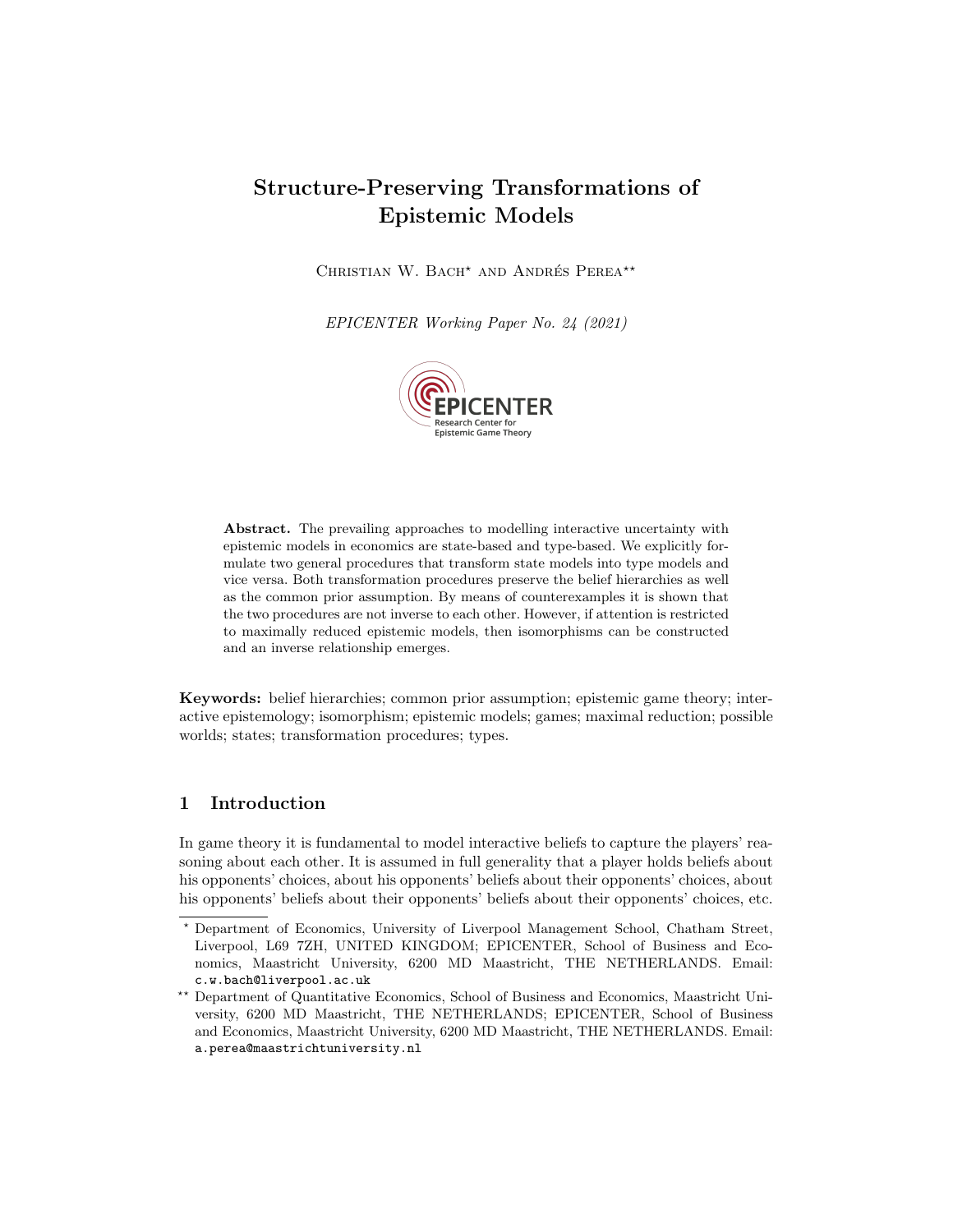Such infinite doxastic sequences can be formally expressed by the notion of a belief hierarchy.

Initially proposed in the context of incomplete information by Harsanyi (1967-68), a belief hierarchy of a player – in the case of strategic uncertainty (e.g. Böge and Eisele, 1979; Mertens and Zamir, 1985; Brandenburger and Dekel, 1993) – specifies a probability measure about the basic space of uncertainty i.e. the opponents' choice combinations (first-order belief), a probability measure about the opponents' choice combinations and the opponents' first-order beliefs (second-order belief), a probability measure about the opponents' choice combinations, the opponents' first-order beliefs, and the opponents' second-order beliefs (third-order belief), etc. Thus, a k-order belief fixes a belief about the basic space of uncertainty and about each of the lower-order beliefs of the opponents. A player's belief hierarchy can be seen as the formalization of his entire interactive thinking about the game. Different patterns of reasoning (e.g. common belief in rationality) can then be modelled as conditions imposed on a player's belief hierarchy.

Unfortunately, belief hierarchies are cumbersome objects due to their infinite nature. However, there exist finite encodings of belief hierarchies that render them more tractable. The standard way to represent belief hierarchies in a compact and convenient way is due to Harsanyi's (1967-68) seminal idea of types. Accordingly, a type induces a probability measure on the opponents' combinations of choices and types. Any belief of higher order can then be derived. An alternative implicit description of belief hierarchies is based on the idea of states or possible words due to Kripke (1963) and Aumann (1974). Any belief of higher order can be inferred from a player's belief at a given possible world about the worlds in combination with the players' choices and beliefs at worlds. The relation between the so-called type-based and state-based approaches to modelling belief hierarchies have been investigated by Brandenburger and Dekel (1993) as well as by Tan and Werlang (1992). They essentially show that hypotheses involving common knowledge are preserved across these two epistemic frameworks.

We compare the type-based and state-based approaches to formalizing interactive thinking from a broader perspective and provide two general transformation procedures between type and state models. Belief hierarchies as well as the common prior assumption are preserved by these procedures. In this sense the two different epistemic approaches are equivalent. We then explore whether the two procedures constitute operational inverses to each other by means of an isomorphism. It turns out that they do not do so unless attention is restricted to maximally reduced models which exclude the existence of "superfluous" worlds and types, respectively. This insight emphazises that type and state models actually exhibit some foundational differences despite their equivalence in terms of preserving belief hierarchies and the common prior assumption. The underyling conceptual reason lies in the distinct degrees of granularity: while the type-based approach only respresents the players' interactive thinking the state-based approach additionally also fixes their choices.

We proceed as follows. Section 2 lays out the formal framework and notation. In particular, type-based and state-based approaches to interactive epistemology are presented. In Section 3 we provide a transformation procedure (Definition 5) to convert state models into type models. Belief hierarchies (Theorem 1) as well as the common prior assumption (Theorem 2) are preserved. Then, in Section 4 our point of departure are type models and we propose a second transformation procedure (Definition 6) to turn them into state models. Again, preservation holds with regards to belief hierarchies (Theorem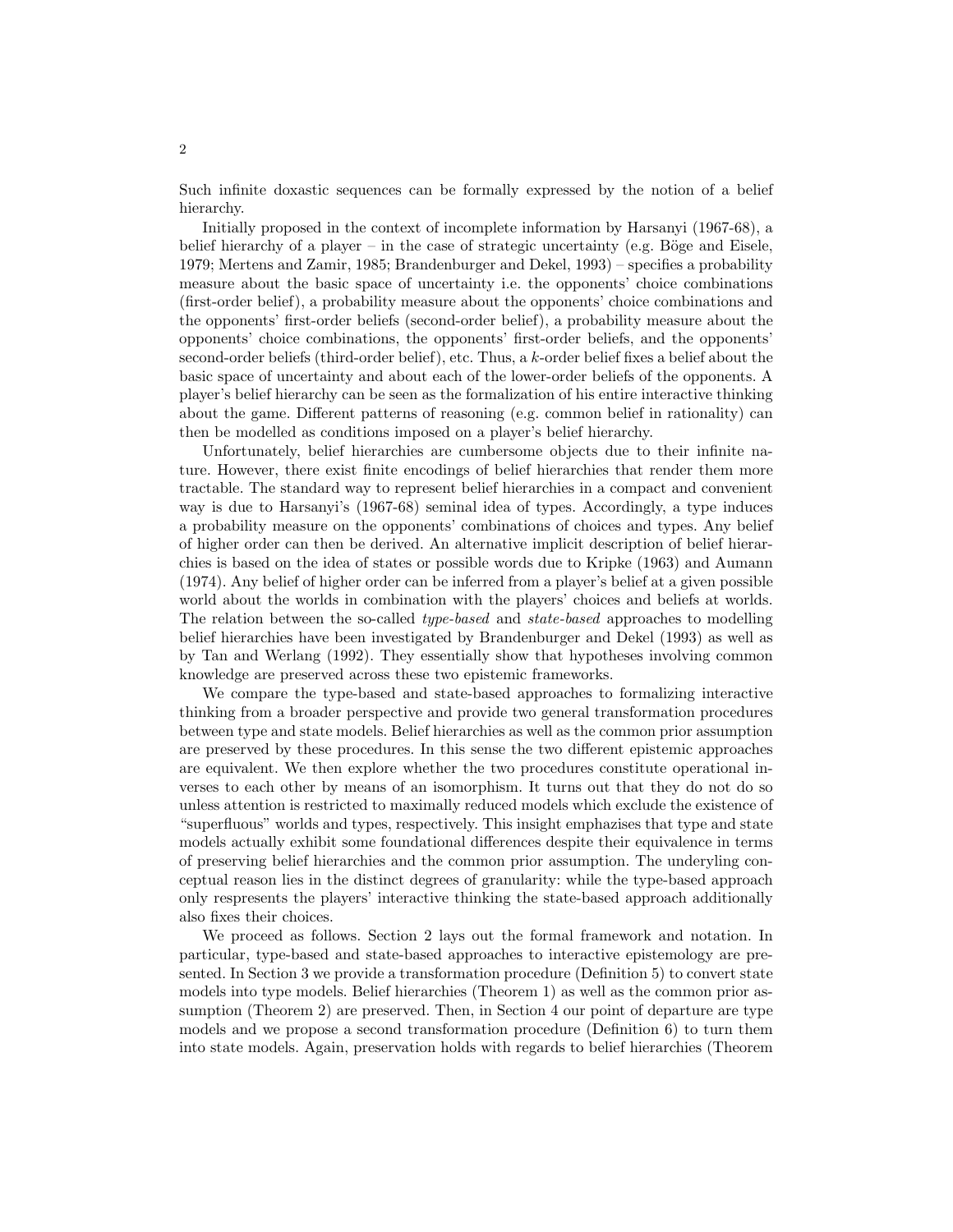3) as well as the common prior assumption (Theorem 4). While the general conclusions of Theorems 1 and 3 about the structural conservation of belief hierarchies are likely to be implicitly known in the game theory community, our purpose is, first, to render these foundational insights explicit in an accessible way, and second, to provide concrete tools to switch back and forth between state and type models. Section 5 explores structural identities within a given epistemic framework. It turns out that the two transformation procedures are not inverse to each other (Examples 1 and 2). By restricting to maximally reduced models inverse relationships between the two operations then ensue (Theorems 5 and 6). Finally, some concluding remarks are offered in Section 6.

#### 2 Preliminaries

A game is modelled as a tuple  $\Gamma = \langle I, (C_i, U_i)_{i \in I} \rangle$ , where I is a finite set of players,  $C_i$ denotes player *i*'s finite choice set, and  $U_i$ :  $\times_{j\in I} C_j \to \mathbb{R}$  constitutes player *i*'s utility function, which assigns a real number  $U_i(c)$  to every choice combination  $c \in \times_{j \in I} C_j$ . In terms of notation, given a collection  $\{S_n : n \in N\}$  of sets and probability measures  $p_n \in \Delta(S_n)$  for all  $n \in N$ , the set  $S_{-n}$  refers to the product set  $\times_{m \in N \setminus \{n\}} S_m$  and the probability measure  $p_{-n}$  refers to the product measure  $\Pi_{m\in N\setminus\{n\}}p_m \in \Delta(S_{-n})$  on  $S_{-n}$ . Given a probabily measure  $p \in \Delta_{n \in N}(\times S_n)$  on a product set, for the sake of simplicity any marginal is also denoted by  $p$  if the intended usage is clear from the context.

Belief hierarchies can be inductively formalized as sequences of probability measures. In the context of games, construct for every player  $i \in I$  a sequence  $(X_i^n)_{n \in \mathbb{N}}$  of spaces, where

$$
X_i^1 := C_{-i},
$$
  
\n
$$
X_i^2 := X_i^1 \times \left( \times_{j \in I \setminus \{i\}} \Delta(X_j^1) \right),
$$
  
\n
$$
\vdots
$$
  
\n
$$
X_i^k := X_i^{k-1} \times \left( \times_{j \in I \setminus \{i\}} \Delta(X_j^{k-1}) \right),
$$
  
\n
$$
\vdots
$$

and a belief hierarchy of player i is then defined as a sequence  $\eta_i := (\eta_i^n)_{n \in \mathbb{N}} \in \times_{n \in \mathbb{N}} (\Delta(X_i^n))$ of probability measures. For every level  $k \in \mathbb{N}$ , the probability measure  $\eta_i^k \in \Delta(X_i^k)$  is called i's k-th order belief. Note that

$$
X_i^k = C_{-i} \times (\times_{j \in I \setminus \{i\}} \Delta(X_j^1)) \times (\times_{j \in I \setminus \{i\}} \Delta(X_j^2)) \times \ldots \times (\times_{j \in I \setminus \{i\}} \Delta(X_j^{k-1}))
$$

holds for all  $k \in \mathbb{N}$ .

The standard implicit representation of belief hierarchies in terms of types is due to Harsanyi (1967-68). According to this epistemic approach the game-theoretic framework – given by  $\Gamma$  – is enriched by a type-based structure.

**Definition 1.** Let  $\Gamma$  be a game. A type model of  $\Gamma$  is a tuple  $\mathcal{T}^{\Gamma} = \langle (T_i, b_i)_{i \in I} \rangle$ , where for every player  $i \in I$ ,

 $- T_i$  is a finite set of types.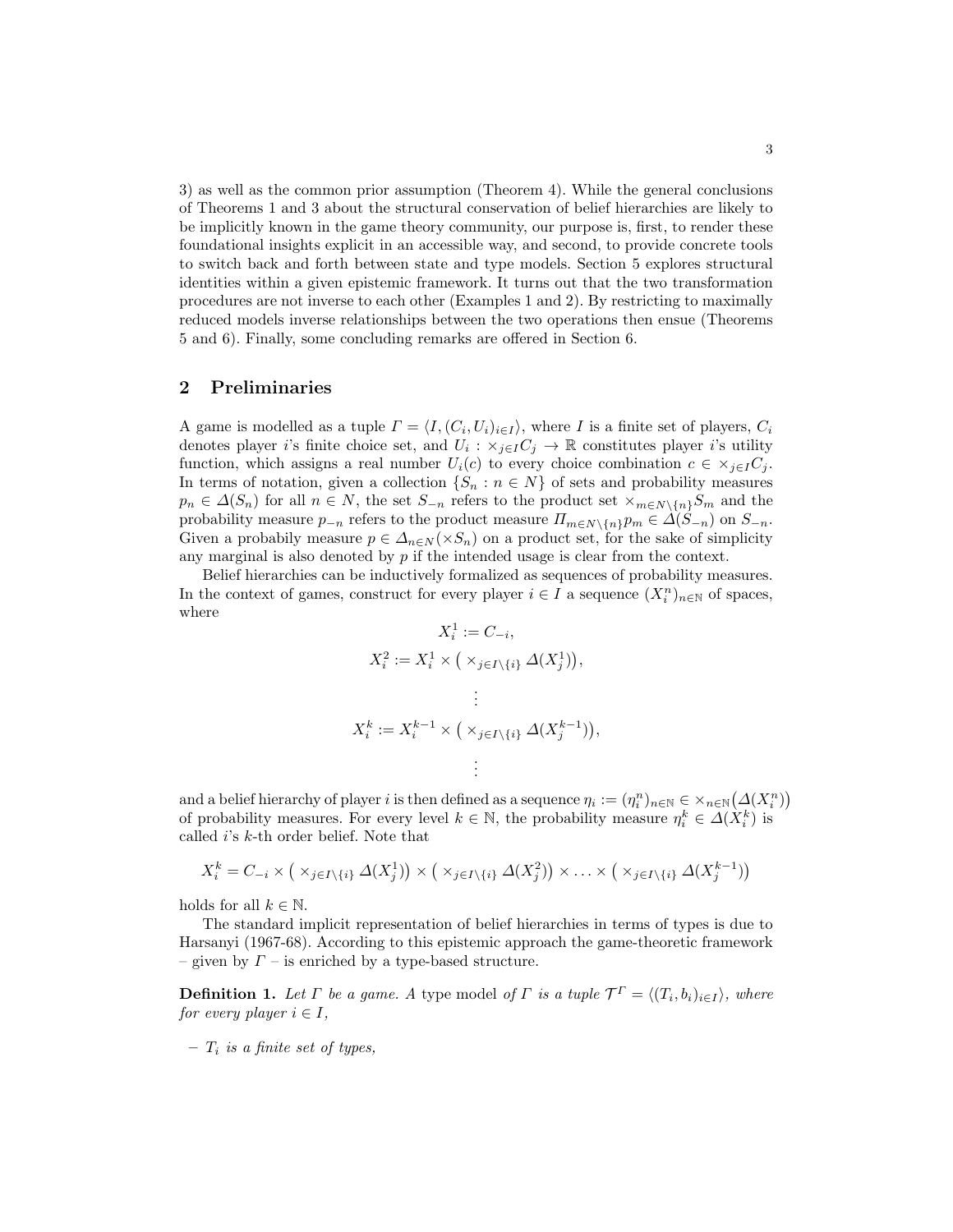$b_i$  :  $T_i$   $\rightarrow$   $\Delta(C_{-i} \times T_{-i})$  is i's belief function that assigns to every type  $t_i \in T_i$  a probability measure  $b_i[t_i]$  on the set of opponents' choice type combinations.

A type  $t_i$  of some player i naturally induces a belief hierarchy:

$$
\eta^1_i[t_i](c_{-i}) := \sum_{t_{-i} \in T_{-i}} b_i[t_i](c_{-i}, t_{-i})
$$

for all  $c_{-i} \in X_i^1$ , as well as

$$
\eta_i^k[t_i](c_{-i}, \eta_{-i}^1, \eta_{-i}^2, \dots, \eta_{-i}^{k-1}) := \sum_{t_{-i} \in T_{-i} : \eta_{-i}^l[t_{-i}] = \eta_{-i}^l \text{ for all } 1 \leq l \leq k-1} b_i[t_i](c_{-i}, t_{-i})
$$

for all  $(c_{-i}, \eta_{-i}^1, \eta_{-i}^2, \ldots, \eta_{-i}^{k-1}) \in X_i^k$  and for all  $k \geq 2$ , where the sequence  $\eta_i[t_i] :=$  $(\eta_i^n[t_i])_{n\in\mathbb{N}}$  is called the  $t_i$ -induced belief hierarchy of player i. The set  $H_i[\mathcal{T}^{\Gamma}] := \{\eta_i \in$  $\{X_{n\in\mathbb{N}}(\Delta(X_i^n))\}$ : there exists  $t_i \in T_i$  such that  $\eta_i[t_i] = \eta_i\}$  is called the  $\mathcal{T}^T$ -induced set of belief hierarchies of player i.

An alternative way to represent interactive thinking in games is based on the idea of possible worlds – sometimes also called states – due to Kripke (1963) and Aumann (1974). This epistemic approach employs a state-based structure as formal framework added to Γ.

**Definition 2.** Let  $\Gamma$  be a game. A state model of  $\Gamma$  is a tuple  $\mathcal{S}^{\Gamma} = \langle \Omega, (\mathcal{I}_i, \sigma_i, \pi_i)_{i \in I} \rangle$ , where

 $\Omega$  is a finite set of all possible worlds,

and for every player  $i \in I$ ,

- $\mathcal{I}_i \subseteq 2^{\Omega}$  is a possibility partition of  $\Omega$ ,
- $\sigma_i : \Omega \to C_i$  is a  $\mathcal{I}_i$ -measurable choice function,
- $\pi_i \in \Delta(\Omega)$  is a subjective prior on  $\Omega$  such that  $\pi_i(\mathcal{I}_i(\omega)) > 0$  for every world  $\omega \in \Omega$ with  $\mathcal{I}_i(\omega)$  denoting the cell of  $\mathcal{I}_i$  containing  $\omega$ .

Belief hierarchies also naturally emerge in state models. Given some player  $i$ , a possible world  $\omega$  induces a belief hierarchy as follows:

$$
\eta_i^1[\omega](c_{-i}) := \sum_{\omega' \in \mathcal{I}_i(\omega): \sigma_{-i}(\omega') = c_{-i}} \pi_i(\omega' \mid \mathcal{I}_i(\omega))
$$

for all  $c_{-i} \in X_i^1$ , as well as

$$
\eta_i^k[\omega](c_{-i}, \eta_{-i}^1, \eta_{-i}^2, \dots, \eta_{-i}^{k-1})
$$
  
:= 
$$
\sum_{\omega' \in \mathcal{I}_i(\omega): \sigma_{-i}(\omega') = c_{-i}, \eta_{-i}^1[\omega'] = \eta_{-i}^1 \text{ for all } 1 \leq l \leq k-1} \pi_i(\omega' | \mathcal{I}_i(\omega))
$$

for all  $(c_{-i}, \eta_{-i}^1, \eta_{-i}^2, \ldots, \eta_{-i}^{k-1}) \in X_i^k$  and for all  $k \geq 2$ , where the sequence  $\eta_i[\omega] :=$  $(\eta_i^n[\omega])_{n\in\mathbb{N}}$  is called the  $\omega$ -induced belief hierarchy of player i. The set  $H_i[\mathcal{S}^{\Gamma}] := \{\eta_i \in$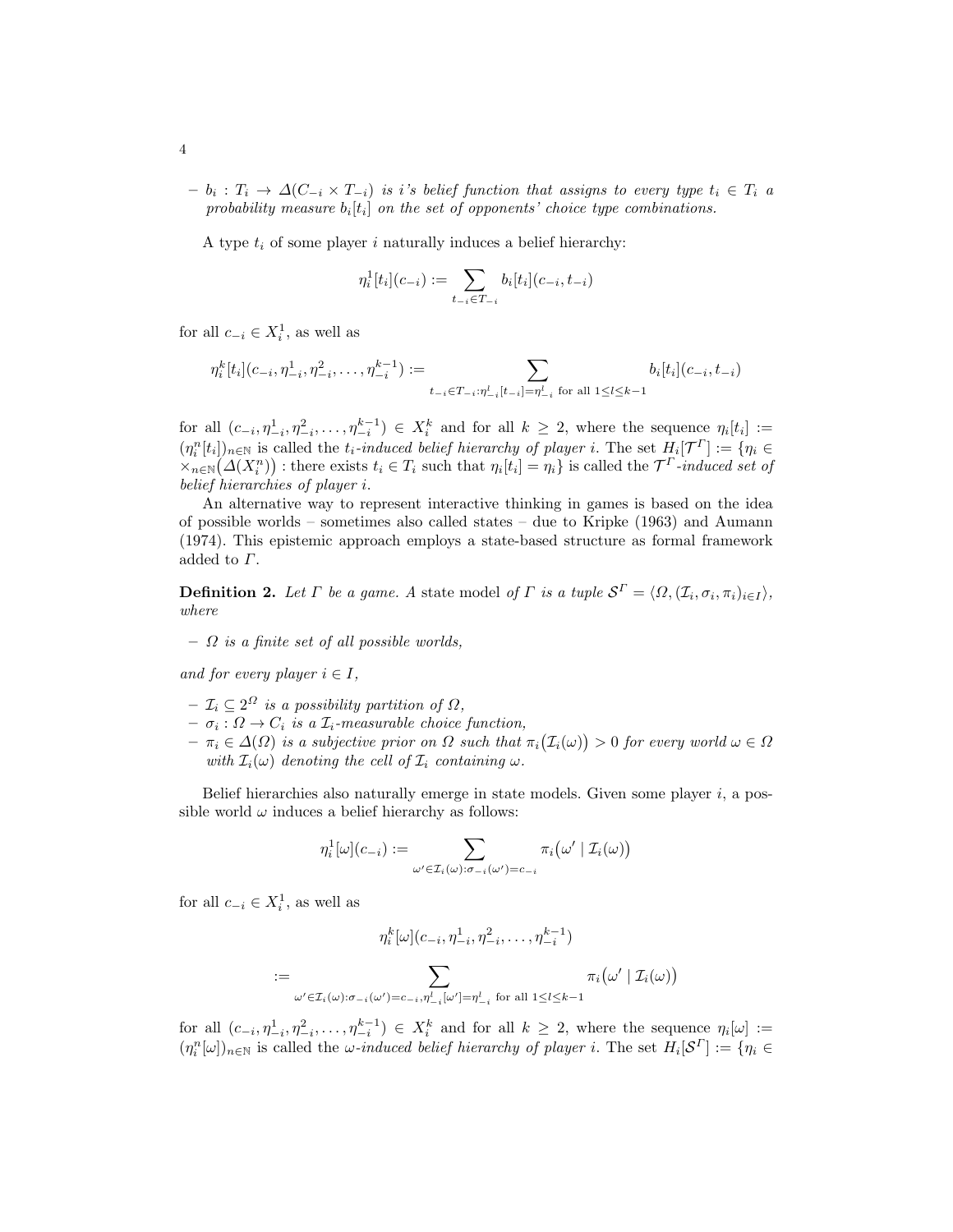$\{X_{n\in\mathbb{N}}(\Delta(X_i^n))\}$ : there exists  $\omega\in\Omega$  such that  $\eta_i[\omega]=\eta_i\}$  is called the  $\mathcal{S}^{\Gamma}$ -induced set of belief hierarchies of player i

By the  $\mathcal{I}_i$ -measurability of  $\sigma_i$  the same choice for player i is assigned throughout an information cell, i.e.  $\sigma_i(\omega') = \sigma_i(\omega)$  for all  $\omega' \in \mathcal{I}_i(\omega)$ . Every information cell  $P_i \in \mathcal{I}_i$ thus induces a choice  $\sigma_i(P_i) \in C_i$ , where  $\sigma_i(P_i) := \sigma_i(\omega)$  for all  $\omega \in P_i$ . Moreover, since the belief hierarchies are constructed on the basis of posterior beliefs, it follows that i's belief hierarchies are also constant throughout his information cells, i.e.  $\eta_i[\omega'] = \eta_i[\omega]$ for all  $\omega' \in \mathcal{I}_i(\omega)$ .

The common prior assumption constitutes a frequently used premise in game theory. Accordingly, all beliefs are derived from a single probability measure. The common prior assumption formalizes the conceptual viewpoint that differences in beliefs are only due to differences in information.

Within the framework of type models the common prior assumption requires the probability measure of every type induced by the belief function to be obtained via Bayesian conditionalization on some common probability measure on all players' choice type combinations.

**Definition 3.** Let  $\Gamma$  be a game and  $\mathcal{T}^{\Gamma}$  a type model of  $\Gamma$ . The type model  $\mathcal{T}^{\Gamma}$  satisfies the common prior assumption, if there exists a probability measure  $\rho \in \Delta(\times_{j\in I}(C_j\times T_j))$ such that for every player  $i \in I$ , and for every type  $t_i \in T_i$  it is the case that  $\rho(t_i) > 0$ and

$$
b_i[t_i](c_{-i}, t_{-i}) = \frac{\rho(c_i, c_{-i}, t_i, t_{-i})}{\rho(c_i, t_i)}
$$

for all  $c_i \in C_i$  with  $\rho(c_i, t_i) > 0$ , and for all  $(c_{-i}, t_{-i}) \in C_{-i} \times T_{-i}$ . The probability measure  $\rho$  is called common prior.

The preceding formalization of the common prior assumption is equivalent to the conjunction of Dekel and Siniscalchi's (2015) Definition 12.13 with their Definition 12.15 as well as to Bach and Perea's (2020) Definition 4.

In state models the common prior assumption simply postulates all subjective priors to coincide.

**Definition 4.** Let  $\Gamma$  be a game and  $\mathcal{S}^{\Gamma}$  a state model of  $\Gamma$ . The state model  $\mathcal{S}^{\Gamma}$  satisfies the common prior assumption, if there exists a probability measure  $\pi \in \Delta(\Omega)$  such that  $\pi_i = \pi$  for every player  $i \in I$ . The probability measure  $\pi$  is called common prior.

### 3 Transformation of State Models into Type Models

The following transformation procedure converts state models into type models.

**Definition 5.** Let  $\Gamma$  be a game, and  $\mathcal{S}^{\Gamma}$  a state model of  $\Gamma$ . The tuple

 $\langle (T_i, b_i)_{i \in I} \rangle$ 

forms the  $S^{\Gamma}$ -generated type model of  $\Gamma$ , where for every player  $i \in I$ ,

 $-T_i := \{t_i^{P_i} : P_i \in \mathcal{I}_i\}$  is i's set of types,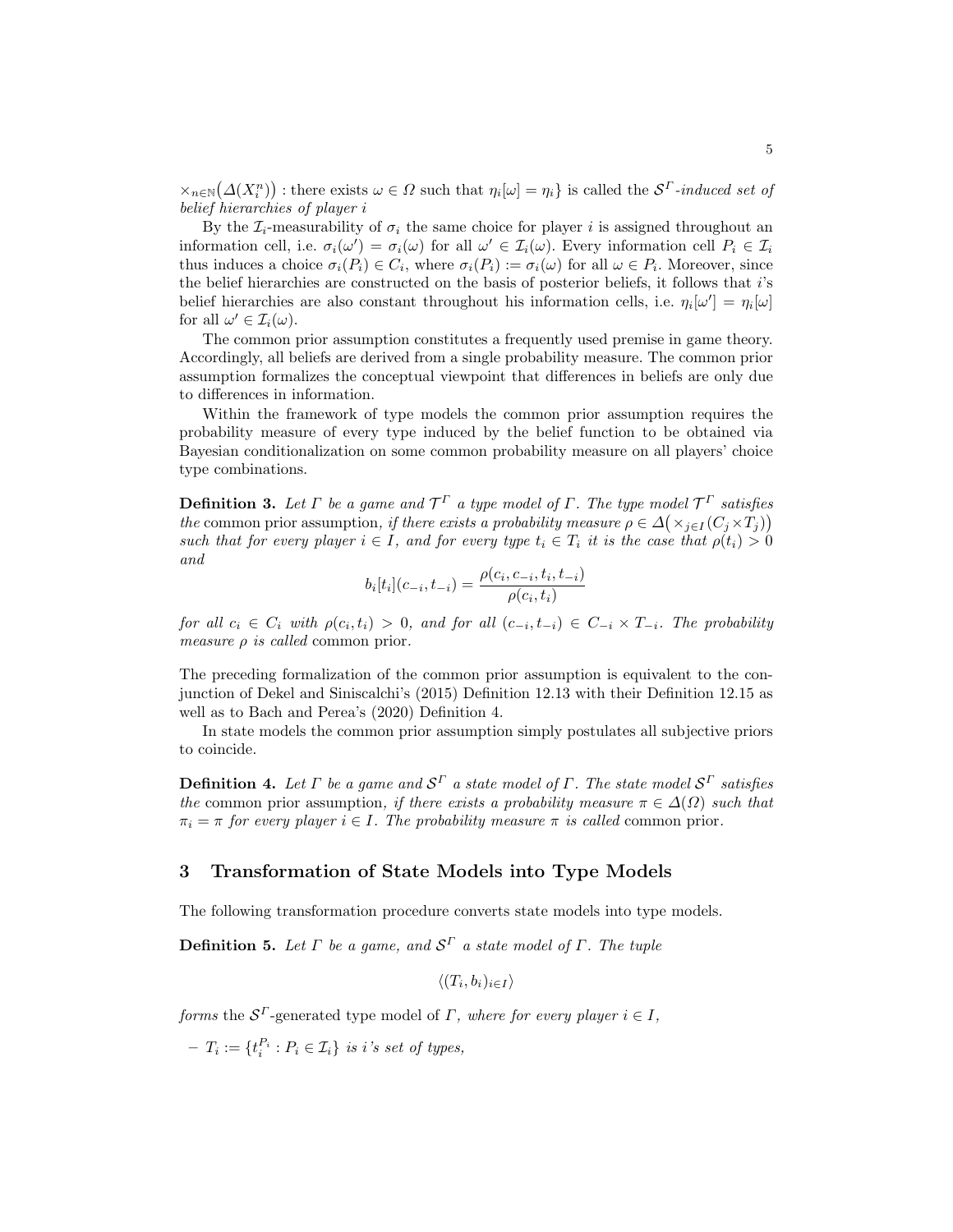$- b_i : T_i \to \Delta(C_{-i} \times T_{-i})$  is i's belief function with

$$
b_i[t_i^{P_i}](c_{-i}, t_{-i}^{P_{-i}}) := \sum_{\omega \in P_i : \sigma_{-i}(\omega) = c_{-i}, \mathcal{I}_{-i}(\omega) = P_{-i}} \pi_i(\{\omega\} \mid P_i),
$$
  
for all  $(c_{-i}, t_{-i}^{P_{-i}}) \in C_{-i} \times T_{-i}$  and for all  $t_i^{P_i} \in T_i$ .

In a nutshell, information cells are transformed into types and the types' beliefs are then given by the subjective priors conditionalized on the corresponding information cells. Note that the type model generated by a given state model actually is unique.

It turns out that the transformation procedure laid out in Definition 5 preserves the induced belief hierarchies of state models.

**Theorem 1.** Let  $\Gamma$  be a game,  $\mathcal{S}^{\Gamma}$  a state model of  $\Gamma$  with  $\mathcal{S}^{\Gamma}$ -generated type model  $\langle (T_i, b_i)_{i \in I} \rangle$  of  $\Gamma$ ,  $i \in I$  some player, and  $\omega \in \Omega$  some world. Then,

$$
\eta_i[\omega] = \eta_i[t_i^{\mathcal{I}_i(\omega)}].
$$

*Proof.* It is shown inductively that  $\eta_i^k[\omega] = \eta_i^k[t_i^{(1)}\omega]$  holds for all  $k \geq 1$ . It then directly follows that  $\eta_i[\omega] = (\eta_i^n[\omega])_{n \in \mathbb{N}} = (\eta_i^n[t_i^{T_i(\omega)}])_{n \in \mathbb{N}} = \eta_i[t_i^{T_i(\omega)}].$ 

First of all, observe that

$$
\eta_i^1[\omega](c_{-i})
$$
\n
$$
= \sum_{\omega' \in \mathcal{I}_i(\omega): \sigma_{-i}(\omega') = c_{-i}} \pi_i(\omega' | \mathcal{I}_i(\omega))
$$
\n
$$
= \sum_{t_{-i}^{P_{-i}} \in T_{-i}} \sum_{\omega' \in \mathcal{I}_i(\omega): \sigma_{-i}(\omega') = c_{-i}, \mathcal{I}_{-i}(\omega') = P_{-i}} \pi_i(\omega' | \mathcal{I}_i(\omega))
$$
\n
$$
= \sum_{t_{-i}^{P_{-i}} \in T_{-i}} b_i[t_i^{\mathcal{I}_i(\omega)}](c_{-i}, t_{-i}^{P_{-i}})
$$
\n
$$
= \eta_i^1[t_i^{\mathcal{I}_i(\omega)}](c_{-i})
$$

for all  $c_{-i} \in C_{-i}$ .

Now, suppose that  $\eta_i^k[\omega] = \eta_i^k[t_i^{T_i(\omega)}]$  holds up to some  $k > 1$ . It then follows that

$$
\eta_{i}^{k+1}[\omega](c_{-i}, \eta_{-i}^{1}, \dots, \eta_{i}^{k})
$$
\n
$$
= \sum_{\omega' \in \mathcal{I}_{i}(\omega): \sigma_{-i}(\omega') = c_{-i}, \eta_{-i}^{l}[\omega'] = \eta_{-i}^{l} \text{ for all } 1 \leq l \leq k} \pi_{i}(\omega' | \mathcal{I}_{i}(\omega))
$$
\n
$$
= \sum_{t_{-i}^{P-i} \in T_{-i}: \eta_{-i}^{l}[t_{-i}^{P-i}] = \eta_{-i}^{l} \text{ for all } 1 \leq l \leq k} \sum_{\omega' \in \mathcal{I}_{i}(\omega): \sigma_{-i}(\omega') = c_{-i}, \mathcal{I}_{-i}(\omega') = P_{-i}} \pi_{i}(\omega' | \mathcal{I}_{i}(\omega))
$$
\n
$$
= \sum_{t_{-i}^{P-i} \in T_{-i}: \eta_{-i}^{l}[t_{i}] = \eta_{-i}^{l} \text{ for all } 1 \leq l \leq k} b_{i}[t_{i}^{\mathcal{I}_{i}(\omega)}](c_{-i}, t_{-i}^{P-i})
$$
\n
$$
= \eta_{i}^{k+1}[t_{i}^{\mathcal{I}_{i}(\omega)}](c_{-i}, \eta_{-i}^{1}, \dots, \eta_{-i}^{k})
$$
\n
$$
\text{all } (c_{-i}, \eta_{-i}^{1}, \dots, \eta_{-i}^{k}) \in X_{i}^{k+1}.
$$

for all  $(c_{-i}, \eta_{-i}^1, \ldots, \eta_{-i}^k) \in X_i^{k+1}$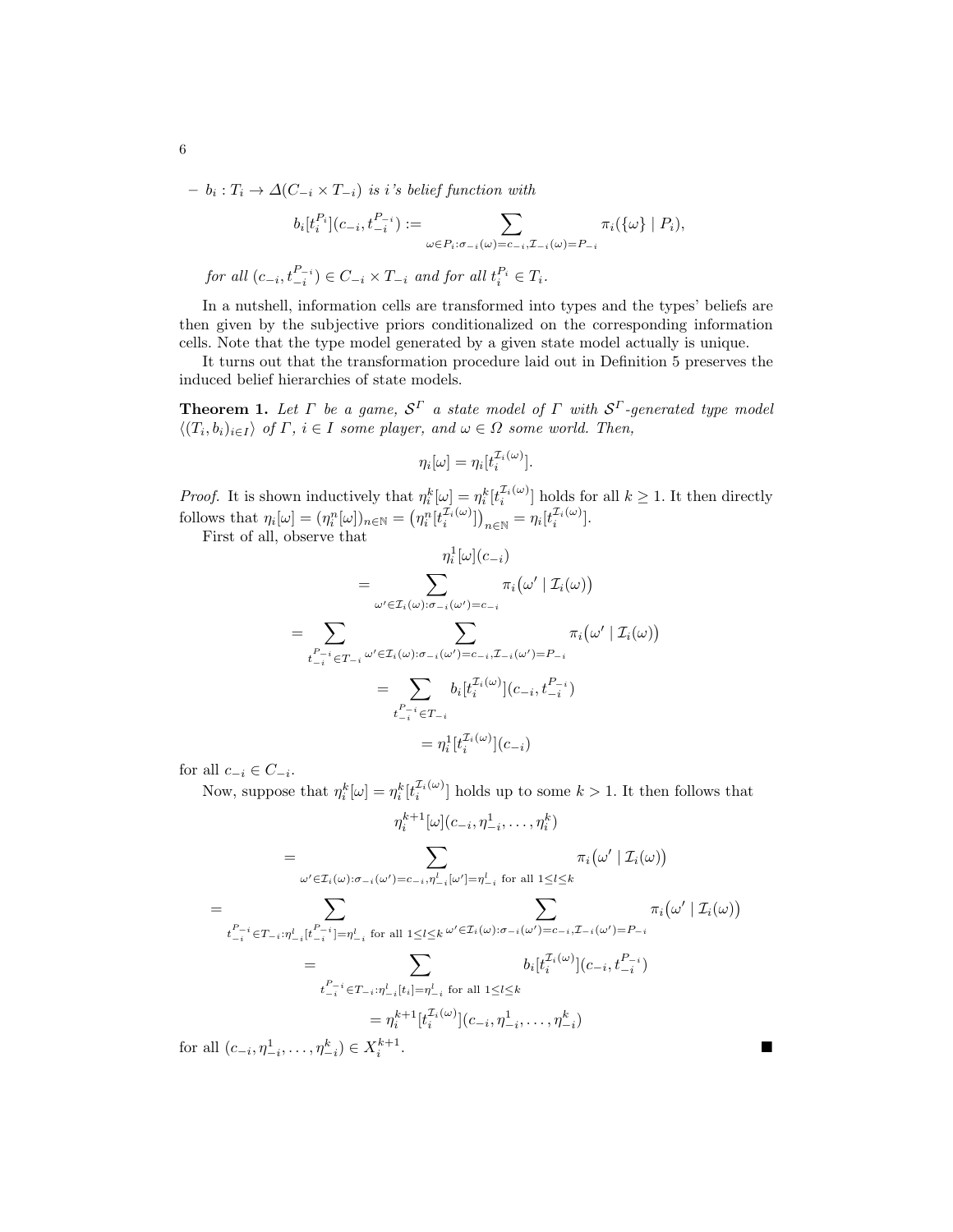Also, the common prior assumption is maintained from state to type models.

**Theorem 2.** Let  $\Gamma$  be a game, and  $\mathcal{S}^{\Gamma}$  a state model of  $\Gamma$  satisfying the common prior assumption. Then, the  $S^{\Gamma}$ -generated type model  $\langle (T_i, b_i)_{i \in I} \rangle$  of  $\Gamma$  satisfies the common prior assumption.

*Proof.* Define a probability measure  $\rho \in \Delta(\times_{i \in I} (C_i \times T_i))$  in the  $S^{\Gamma}$ -generated type model  $\langle (T_i, b_i)_{i \in I} \rangle$  such that for all  $(c_i, t_i^{P_i})_{i \in I} \in \times_{i \in I} (C_i \times T_i)$ 

$$
\rho((c_i, t_i^{P_i})_{i \in I}) := \begin{cases} \pi(\cap_{i \in I} P_i), & \text{if } \sigma_i(P_i) = c_i \text{ for all } i \in I, \\ 0, & \text{otherwise.} \end{cases}
$$

First of all it is established that  $\rho(t_i^{P_i}) > 0$  holds for all  $t_i^{P_i} \in T_i$  and for all  $i \in I$ . Let  $t_i^{P_i} \in T_i$  and observe that  $\rho(t_i^{P_i}) = \sum_{t_{-i}^P \in T_{-i}} \sum_{(c_j)_{j \in I} \in \times_{j \in I} C_j} \rho((c_j, t_j^{P_j})_{j \in I}) =$  $\sum_{P_{-i} \in \mathcal{I}_{-i}} \pi(\bigcap_{j \in I} P_j) = \pi(P_i)$  and since  $\pi(P_i) > 0$  it thus follows that  $\rho(t_i^{P_i}) > 0$  holds.

Next it is shown that for all  $i \in I$  and for all  $t_i^{P_i} \in T_i$ , the equation

$$
b_i[t_i^{P_i}](c_{-i}, t_{-i}^{P_{-i}}) = \frac{\rho(c_i, c_{-i}, t_i^{P_i}, t_{-i}^{P_{-i}})}{\rho(c_i, t_i^{P_i})}
$$

holds for all  $c_i \in C_i$  with  $\rho(c_i, t_i^{P_i}) > 0$ , and for all  $(c_{-i}, t_{-i}^{P_{-i}}) \in C_{-i} \times T_{-i}$  Note  $_i$  )  $>$  0, and ior an  $(c_{-i}, c_{-i})$ that  $\rho(c_i, t_i^{P_i}) = \sum_{t_{-i}^P \in T_{-i}} \sum_{c_{-i} \in C_{-i}} \rho((c_j, t_j^{P_j})_{j \in I}) = \sum_{\omega \in \Omega: \sigma_i(\omega) = c_i, \mathcal{I}_i(\omega) = P_i} \pi(\bigcap_{j \in I} \mathcal{I}_j)$  $\mathcal{I}_j(\omega)$  =  $\pi(P_i) > 0$  holds, if and only if,  $\sigma_i(P_i) = c_i$ . Thus, the following equation

$$
b_i[t_i^{P_i}](c_{-i}, t_{-i}^{P_i}) = \frac{\rho(\sigma_i(P_i), c_{-i}, t_i^{P_i}, t_{-i}^{P_i})}{\rho(\sigma_i(P_i), t_i^{P_i})}
$$

has to be validated for all  $(c_{-i}, t_{-i}^{P_{-i}}) \in C_{-i} \times T_{-i}$  and for all  $t_i^{P_i} \in T_i$ .

Consider some  $P_i \in \mathcal{I}_i$  and distinguish two cases  $(I)$  and  $(II)$ .

Case (I). Suppose that  $P_i \cap (\bigcap_{j \in I \setminus \{i\}} P_j) \neq \emptyset$  and  $c_j = \sigma_j(P_j)$  for all  $j \in I \setminus \{i\}$ . Then,

$$
b_i[t_i^{P_i}](c_{-i}, t_{-i}^{P_{-i}}) = b_i[t_i^{P_i}](\sigma_{-i}(P_{-i}), t_{-i}^{P_{-i}})
$$
  
\n
$$
= \sum_{\omega \in P_i : \sigma_{-i}(\omega) = \sigma_{-i}(P_{-i}), \mathcal{I}_{-i}(\omega) = P_{-i}} \pi(\omega | P_i)
$$
  
\n
$$
= \sum_{\omega \in P_i : \omega \in P_j \text{ for all } j \in I \setminus \{i\}} \pi(\omega | P_i)
$$
  
\n
$$
= \frac{\pi(\cap_{k \in I} P_k)}{\pi(P_i)}
$$
  
\n
$$
= \frac{\pi(\cap_{k \in I} P_k)}{\sum_{\hat{P}_j \in \mathcal{I}_j \text{ for all } j \in I \setminus \{i\}\}} \pi(P_i \cap (\cap_{j \in I \setminus \{i\}} \hat{P}_j))}
$$
  
\n
$$
= \frac{\rho(\sigma_i(P_i), t_i^{P_i}, \sigma_{-i}(P_{-i}), t_{-i}^{P_{-i}})}{\sum_{\hat{P}_{-i} \in \mathcal{I}_{-i}} \rho(\sigma_i(P_i), t_i^{P_i}, \sigma_{-i}(\hat{P}_{-i}), t_{-i}^{\hat{P}_{-i}})}
$$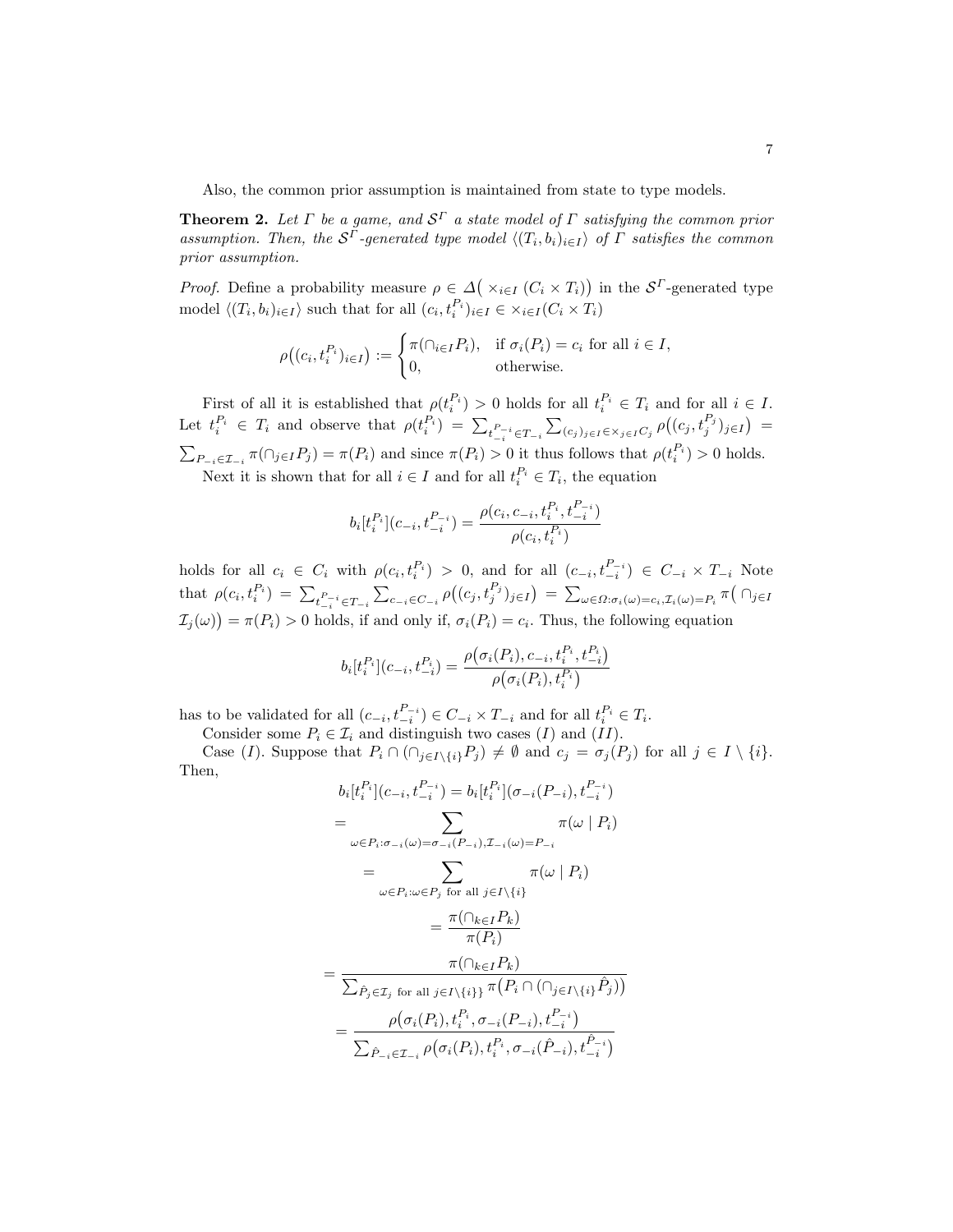$$
= \frac{\rho(\sigma_i(P_i), t_i^{P_i}, \sigma_{-i}(P_{-i}), t_{-i}^{P_{-i}})}{\sum_{(c_{-i}, t_{-i}^{P_{-i}}) \in C_{-i} \times T_{-i}} \rho(\sigma_i(P_i), t_i^{P_i}, c_{-i}, t_{-i}^{P_{-i}})}
$$

$$
= \frac{\rho(\sigma_i(P_i), t_i^{P_i}, c_{-i}, t_{-i}^{P_{-i}})}{\rho(\sigma_i(P_i), t_i^{P_i})}
$$

for all  $(c_{-i}, t_{-i}^{P_{-i}}) \in C_{-i} \times T_{-i}$ .

Case  $(II)$ . Suppose that  $P_i \cap (\bigcap_{j \in I \setminus \{i\}} P_j) = \emptyset$  or  $c_j \neq \sigma_j(P_j)$  for some  $j \in I \setminus \{i\}.$ Then,  $\rho(\sigma_i(P_i), t_i^{P_i}, c_{-i}, t_{-i}^{P_{-i}}) = 0$  holds by definition of  $\rho$  as well as  $b_i[t_i^{P_i}](c_{-i}, t_{-i}^{P_{-i}}) =$  $\sum_{\omega \in P_i: \sigma_{-i}(\omega) = c_{-i}, \mathcal{I}_{-i}(\omega) = P_{-i}} \frac{\pi(\{\omega\} \cap P_i)}{\pi_i(P_i)} = \sum_{\omega \in P_i: \sigma_{-i}(\omega) = c_{-i}, \mathcal{I}_{-i}(\omega) = P_{-i}} \pi(\{\omega\} | P_i) = 0.$  It directly follows that

$$
b_i[t_i^{P_i}](c_{-i}, t_{-i}^{P_{-i}}) = \frac{\rho(\sigma_i(P_i), t_i^{P_i}, c_{-i}, t_{-i}^{P_{-i}})}{\rho(\sigma_i(P_i), t_i^{P_i})}
$$

for all  $(c_{-i}, t_{-i}^{P_{-i}}) \in C_{-i} \times T_{-i}$ .

Therefore, the  $S^{\Gamma}$ -generated type model  $\langle (T_i, b_i)_{i \in I} \rangle$  satisfies the common prior assumption.

#### 4 Transformation of Type Models into State Models

Taking type models as input the following transformation procedure defines corresponding state models.

**Definition 6.** Let  $\Gamma$  be a game, and  $\mathcal{T}^{\Gamma}$  be a type model of  $\Gamma$ . The tuple

$$
\langle \Omega, (\mathcal{I}_i, \sigma_i, \pi_i)_{i \in I} \rangle
$$

forms a  $\mathcal{T}^\Gamma$ -generated state model of  $\varGamma,$  where

$$
- \ \Omega := \{ \omega^{(c_i, t_i)_{i \in I}} : c_i \in C_i, t_i \in T_i \text{ for all } i \in I \} \text{ is the set of all possible worlds,}
$$

and for every player  $i \in I$ ,

 $\mathcal{I}_i \subseteq 2^{\Omega}$  is i's possibility partition with

$$
\mathcal{I}_i(\omega^{(c_j,t_j)_{j\in I}}):=\{\omega^{(c_i,t_i,c'_{-i},t'_{-i})}\in\varOmega:c'_{-i}\in C_{-i},t'_{-i}\in T_{-i}\}
$$

for all  $\omega^{(c_j,t_j)_{j\in I}} \in \Omega$ ,

 $- \sigma_i : \Omega \to C_i$  is i's choice function with

$$
\sigma_i(\omega^{(c_i,t_i,c_{-i},t_{-i})}) := c_i
$$

for all  $\omega^{(c_j, t_j)_{j\in I}} \in \Omega$ ,  $- \pi_i \in \Delta(\Omega)$  is i's subjective prior with

$$
\pi_i\big(\omega^{(c_i,t_i,c_{-i},t_{-i})}\mid \mathcal{I}_i(\omega^{(c_i,t_i,c_{-i},t_{-i})})\big):=b_i[t_i](c_{-i},t_{-i})
$$

 $for \ all \ \omega^{(c_i,t_i,c_{-i},t_{-i})_{j\in I}} \in \Omega.$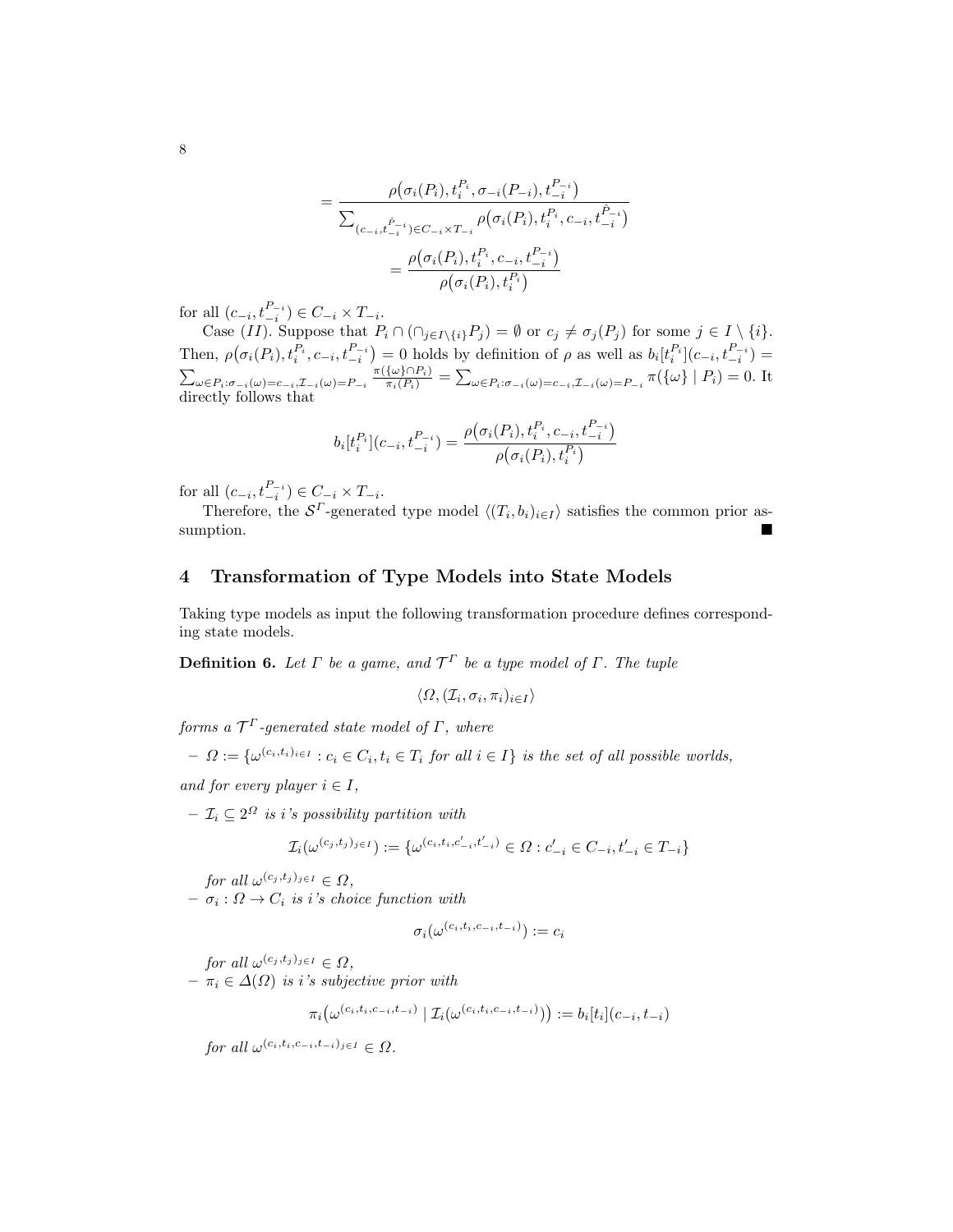The transformation procedure generates a possible world for every combination of choices and types of the players. An information cell is associated with a choice type pair of a player and contains all worlds where the choices and types are varied for the opponents. The choice functions pick the choices of the players in line with the corresponding worlds. Finally, the subjective priors are indirectly fixed via their induced posteriors. The belief of a given player  $i$  about a world conditional on his information is defined as his belief of the corresponding type about the opponents' choice type combinations attached to the world. Only varying i's choices thus results in the same belief. Observe that for every cell the conditional probabilty measures on the set of possible worlds do indeed sum up to one and are well-defined.

A state model constructed by the transformation procedure based on the type model  $\mathcal{T}^{\Gamma}$  is generally not unique, as the subjective priors can be varied. The possible multiplicity of generated state models ensues because of their richer structure compared to type models. While type models only specify posterior beliefs, state models fix prior beliefs and choices on top of (implicit) posterior beliefs. In terms of interactive thinking this additional information is superfluous, and results in some ambiguity when deducing a state model from a type model which constitutes a sparser formal representation of interactive thinking. The ensueing freedom in constructing a  $\mathcal{T}^{\Gamma}$ -generated state model manifests itself in specifying the subjective priors. Only the engendered posterior beliefs are required to coincide with the corresponding types' beliefs in  $\mathcal{T}^{\Gamma}$ .

The transformation procedure yields the same induced belief hierarchies in the type model of departure and its corresponding state models.

**Theorem 3.** Let  $\Gamma$  be a game, and  $\mathcal{T}^{\Gamma}$  a type model of  $\Gamma$  with some  $\mathcal{T}^{\Gamma}$ -generated state model  $S^{\Gamma}$  of  $\Gamma$ ,  $i \in I$  some player, and  $t_i \in T_i$  some type of player i. Then,

$$
\eta_i[t_i] = \eta_i[\omega^{(c_i, t_i, c_{-i}, t_{-i})}]
$$

for all  $(c_i, c_{-i}, t_{-i}) \in C_i \times C_{-i} \times T_{-i}$ .

*Proof.* It is shown inductively that  $\eta_i^k[t_i] = \eta_i^k[\omega^{(c_i, t_i, c_{-i}, t_{-i})}]$  holds for all  $(c_i, c_{-i}, t_{-i}) \in$  $C_i \times C_{-i} \times T_{-i}$ , and for all  $k \geq 1$ . It then directly follows that  $\eta_i[t_i] = (\eta_i^n[t_i])_{n \in \mathbb{N}} =$  $(\eta_i^n[\omega^{(c_i,t_i,c_{-i},t_{-i})}])_{n \in \mathbb{N}} = \eta_i[\omega^{(c_i,t_i,c_{-i},t_{-i})}]$  for all  $(c_i,c_{-i},t_{-i}) \in C_i \times C_{-i} \times T_{-i}$ .

First of all, let  $(c_i, c_{-i}, t_{-i}) \in C_i \times C_{-i} \times T_{-i}$  and observe that

$$
\eta_i^1[t_i](c'_{-i})
$$
\n
$$
= \sum_{t'_{-i} \in T_{-i}} b_i[t_i](c'_{-i}, t'_{-i})
$$
\n
$$
= \sum_{t'_{-i} \in T_{-i}} \pi_i(\omega^{(c_i, t_i, c'_{-i}, t'_{-i})} | \mathcal{I}_i(\omega^{(c_i, t_i, c'_{-i}, t'_{-i})}))
$$
\n
$$
= \sum_{t'_{-i} \in T_{-i}} \pi_i(\omega^{(c_i, t_i, c'_{-i}, t'_{-i})} | \mathcal{I}_i(\omega^{(c_i, t_i, c_{-i}, t - i)}))
$$
\n
$$
= \sum_{\omega \in \mathcal{I}_i(\omega^{(c_i, t_i, c_{-i}, t_{-i})}): \sigma_{-i}(\omega) = c'_{-i}} \pi_i(\omega | \mathcal{I}_i(\omega^{(c_i, t_i, c_{-i}, t - i)}))
$$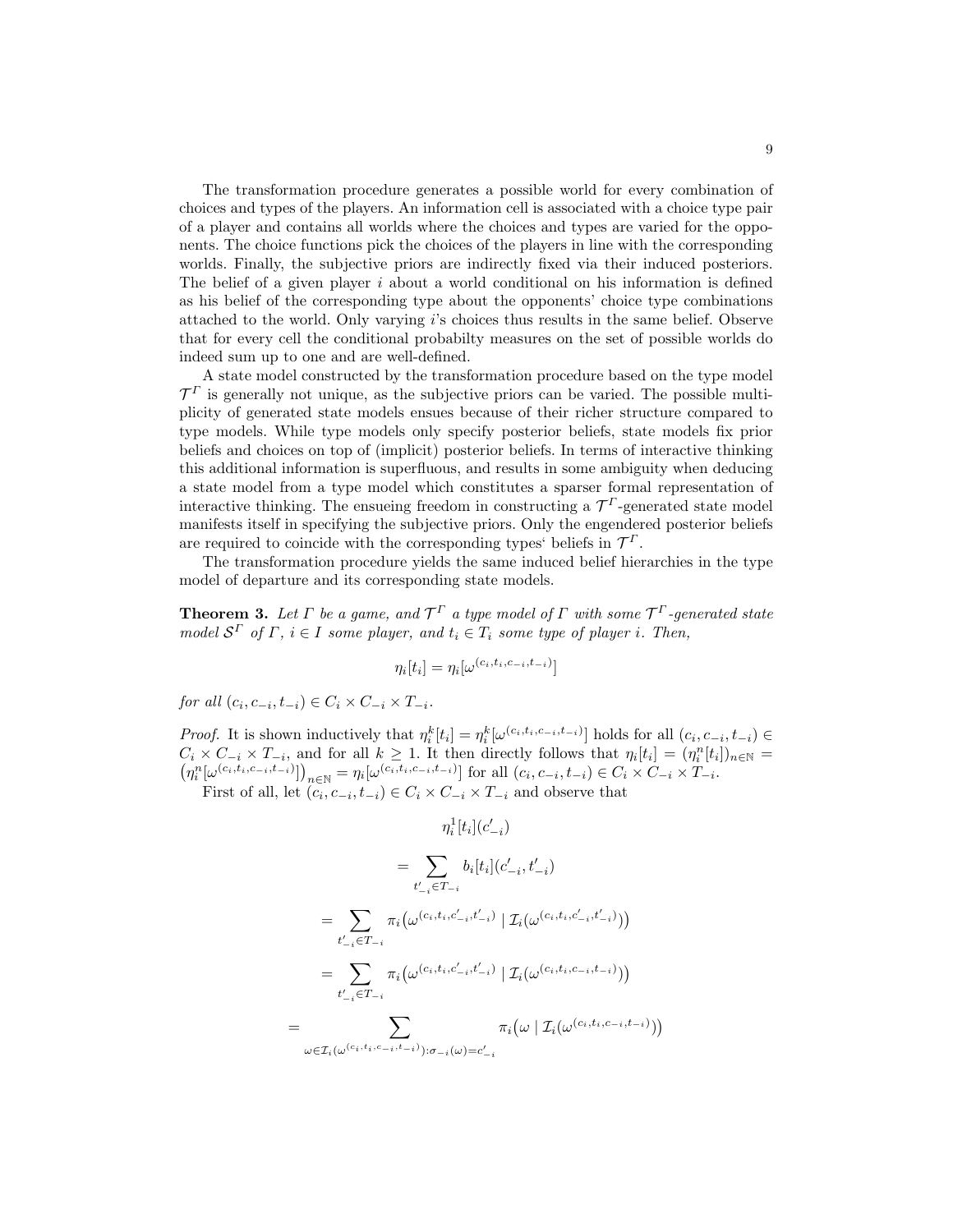$$
= \eta^{1}_{i} [\omega^{(c_{i},t_{i},c_{-i},t_{-i})}](c'_{-i})
$$

holds for all  $c'_{-i} \in C_{-i}$ .

Now, suppose that  $\eta_i^k[t_i] = \eta_i^k[\omega^{(c_i, t_i, c_{-i}, t_{-i})}]$  holds for all  $(c_i, c_{-i}, t_{-i}) \in C_i \times C_{-i} \times T_{-i}$ up to some  $k > 1$ . Let  $(c_i, c_{-i}, t_{-i}) \in C_i \times C_{-i} \times T_{-i}$  and observe that

$$
\eta_i^{k+1}[t_i](c'_{-i}, \eta_{-i}^1, \dots, \eta_{-i}^k)
$$
\n
$$
= \sum_{t'_{-i} \in T_{-i} : \eta_{-i}^l [t'_{-i}] = \eta_{-i}^l \text{ for all } 1 \le l \le k} b_i[t_i](c'_{-i}, t'_{-i})
$$
\n
$$
= \sum_{t'_{-i} \in T_{-i} : \eta_{-i}^l [t'_{-i}] = \eta_{-i}^l \text{ for all } 1 \le l \le k} \pi_i(\omega^{(c_i, t_i, c'_{-i}, t'_{-i})} | \mathcal{I}_i(\omega^{(c_i, t_i, c'_{-i}, t'_{-i})}))
$$
\n
$$
= \sum_{t'_{-i} \in T_{-i} : \eta_{-i}^l [t'_{-i}] = \eta_{-i}^l \text{ for all } 1 \le l \le k} \pi_i(\omega^{(c_i, t_i, c'_{-i}, t'_{-i})} | \mathcal{I}_i(\omega^{(c_i, t_i, c_{-i}, t - i)}))
$$

for all  $(c'_{-i}, \eta^1_{-i}, \dots, \eta^k_{-i}) \in X_i^{k+1}$ .

By the inductive assumption, it is the case  $\eta_j^l[t_j] = \eta_j^l[\omega^{(c_j, t_j, c_{-j}, t_{-j})}]$  for all  $j \in I \setminus \{i\},$ for all  $t_j \in T_j$ , for all  $1 \leq l \leq k$ , and for all  $c_j, c_{-j}, t_{-j} \in C_j \times C_{-j} \times T_{-j}$ . Therefore,

$$
= \sum_{t'_{-i} \in T_{-i} : \eta_{-i}^l [t'_{-i}] = \eta_{-i}^l \text{ for all } 1 \le l \le k} \pi_i \big( \omega^{(c_i, t_i, c'_{-i}, t'_{-i})} \mid \mathcal{I}_i(\omega^{(c_i, t_i, c_{-i}, t_{-i})}) \big)
$$

$$
= \sum_{\omega' \in \mathcal{I}_i(\omega^{(c_i, t_i, c_{-i}, t_{-i})}): \eta_{-i}^l[\omega'] = \eta_{-i}^l \text{ for all } 1 \le l \le k, \sigma_{-i}(\omega') = c'_{-i}} \pi_i(\omega' | \mathcal{I}_i(\omega^{(c_i, t_i, c_{-i}, t_{-i})}))
$$

$$
= \eta_i^{k+1} [\omega^{(c_i, t_i, c_{-i}, t_{-i})}] (c'_{-i}, \eta_{-i}^1, \dots, \eta_{-i}^k)
$$
all  $(c'_{-i}, \eta_{-i}^1, \dots, \eta_{-i}^k) \in X_i^{k+1}.$ 

for all  $(c'_{-i}, \eta^1_{-i}, \ldots, \eta^k_{-i}) \in X_i^{k+1}$ 

The common prior assumption is preserved from type to state models, too.

**Theorem 4.** Let  $\Gamma$  be a game, and  $\mathcal{T}^{\Gamma}$  a type model of  $\Gamma$  satisfying the common prior assumption. Then, there exists a  $\mathcal{T}^{\Gamma}$ -generated state model  $\langle \Omega, (\mathcal{I}_i, \sigma_i, \pi_i)_{i \in I} \rangle$  of  $\Gamma$  that satisfies the common prior assumption.

*Proof.* Define a state model  $\langle \Omega, (\mathcal{I}_i, \sigma_i, \pi_i)_{i \in I} \rangle$  of  $\Gamma$  with the objects  $\Omega, (\mathcal{I}_i, \sigma_i)_{i \in I}$  as in Definition 6, as well as with a probability measure  $\pi \in \Delta(\Omega)$  such that  $\pi(\omega^{(c_i, t_i)_{i \in I}})$ :=  $\rho((c_i, t_i)_{i \in I})$  for all  $\omega^{(c_i, t_i)_{i \in I}} \in \Omega$  and  $\pi_i = \pi$  for all  $i \in I$ . By construction  $\langle \Omega, (\mathcal{I}_i, \sigma_i, \pi_i)_{i \in I} \rangle$ thus satisfies the common prior assumption. Since

$$
\pi_i\big(\omega^{(c_i,t_i,c'_{-i},t'_{-i})}\mid \mathcal{I}_i(\omega^{(c_j,t_j)_{j\in I}})\big)=\frac{\pi(\omega^{(c_i,t_i,c'_{-i},t'_{-i})})}{\pi\big(\mathcal{I}_i(\omega^{(c_j,t_j)_{j\in I}})\big)}=\frac{\rho(c_i,t_i,c'_{-i},t'_{-i})}{\rho(c_i,t_i)}=b_i[t_i](c'_{-i},t'_{-i})
$$

holds for all  $(c'_{-i}, t'_{-i}) \in C_{-i} \times T_{-i}$ , for all  $\omega^{(c_j, t_j)_{j \in I}} \in \Omega$  and for all  $i \in I$ , the state model  $\langle (\Omega, (\mathcal{I}_i, \pi_i, \sigma_i)_{i \in I}) \rangle$  also forms a  $\mathcal{T}^{\Gamma}$ -generated state model of  $\Gamma$ .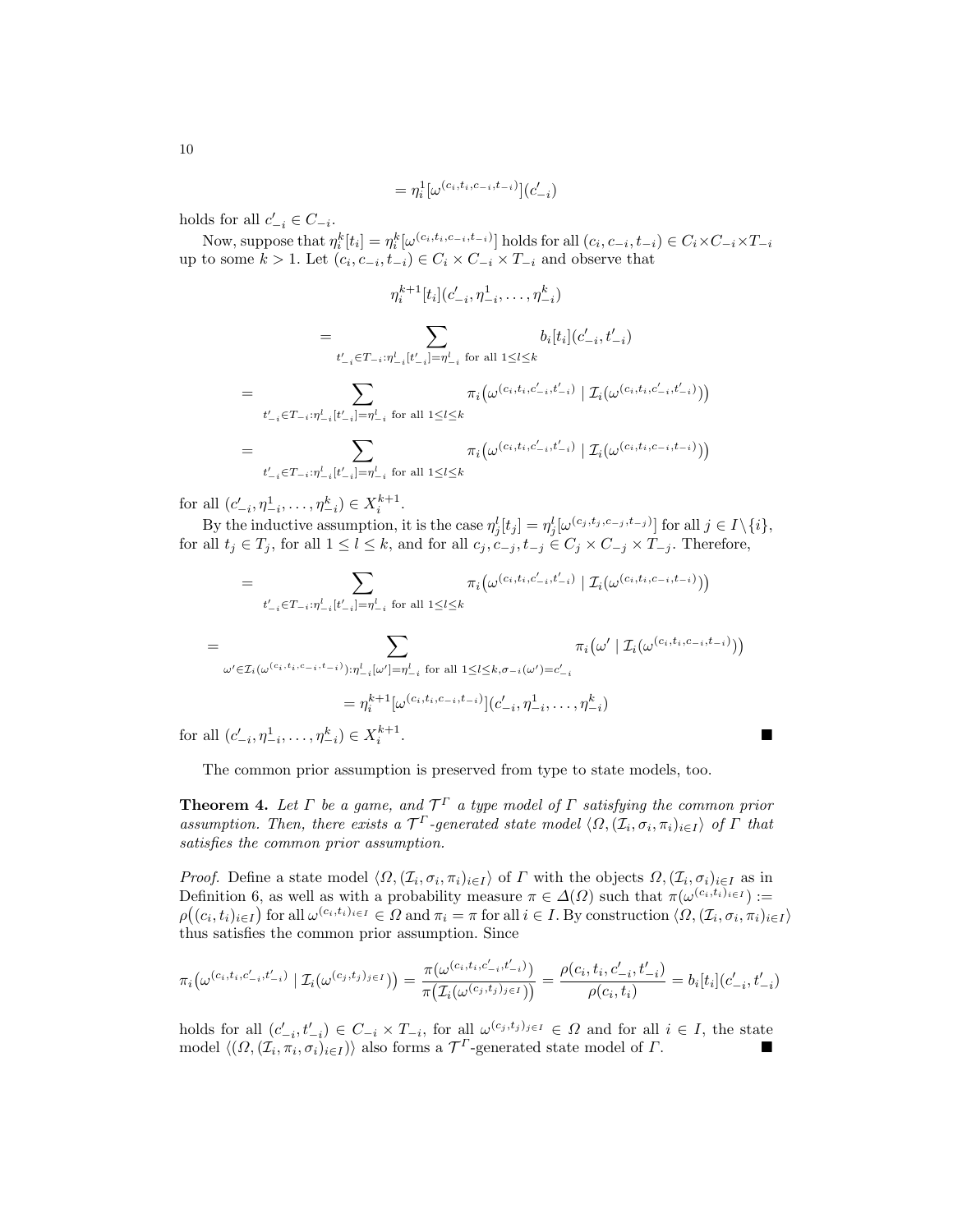#### 5 Isomorphism

The transformation procedure in Definition 5 converts state models into type models, while the one in Definition 6 moulds state moldels from type models. In terms of structural equivalence of epistemic models the question whether these two transformation procedures are inverse to each other naturally emerges. We explore the relationship between the two transformation procedures by means of isomorphism. Intuitively, two epistemic models are isomorphic if they formalize the same interactive thinking. In our context two issues need to be addressed. Firstly, it has to be determined whether a type model is isomorphic to the type model generated via Definition 5 by the state model which itself is generated via Definition 6 by the type model of departure. Secondly, it needs to be established whether a state model is isomorphic to the state model generated via Definition 6 by the type model which itself is generated via Definition 5 by the state model of departure.

For the epistemic framework of type models the notion of isomorphism can be spelled out as follows.

**Definition 7.** Let  $\Gamma$  be a game, and  $\langle (T_i, b_i)_{i \in I} \rangle$  as well as  $\langle (\tilde{T}_i, \tilde{b}_i)_{i \in I} \rangle$  be type models of  $\Gamma$ . The type models  $\langle (T_i, b_i)_{i \in I} \rangle$  and  $\langle (T_i, b_i)_{i \in I} \rangle$  are isomorphic, if for all  $i \in I$  there exists a bijection  $f_i: T_i \to \tilde{T}_i$  such that

$$
\tilde{b}_i[f_i(t_i)](c_{-i}, f_{-i}(t_{-i})) = b_i[t_i](c_{-i}, t_{-i})
$$

for all  $(c_{-i}, t_{-i}) \in C_{-i} \times T_{-i}$  and for all  $t_i \in T_i$ .

Intuitively, in two isomorphic type models the same belief hierarchies are present – in fact only their labels differ – and thus the described interactive thinking is alike. The bijection in Definition 7 is essentially equivalent to the notion of type isomorphism due to Heifetz and Samet (1998, Definition 3.2).

Take some type model  $\mathcal{T}^{\Gamma} = \langle (T_i, b_i)_{i \in I} \rangle$  as input and construct a type model  $\hat{\mathcal{T}}^{\Gamma}$  $\langle (\hat{T}_i, \hat{b}_i)_{i \in I} \rangle$  as output by first applying Definition 6 to  $\mathcal{T}^{\Gamma}$  and then Definition 5 to the  $\mathcal{T}^{\Gamma}$ -generated state model. It turns out that the isomorphic relationship does actually not always hold between such input and output type models. To see this consider the following example.

*Example 1.* Let  $\Gamma$  be a game with  $I = \{i, j\}$ ,  $C_i = \{a\}$  as well as  $C_j = \{b, c\}$ , and  $\mathcal{T}^{\Gamma}$  a type model of Γ with

,

- 
$$
T_i = \{t_i\},
$$
  
\n-  $T_j = \{t_j\},$   
\n-  $b_i[t_i](b, t_j) = \frac{1}{2}$  and  $b_i[t_i](c, t_j) = \frac{1}{2},$   
\n-  $b_j[t_j](a, t_i) = 1.$ 

Then,  $\langle \Omega, (\mathcal{I}_i, \sigma_i, \pi_i)_{i \in I} \rangle$  with

$$
- \Omega = \{\omega^{(a,t_i,b,t_j)}, \omega^{(a,t_i,c,t_j)}\},
$$
  
\n
$$
- \mathcal{I}_i = \{\Omega\},
$$
  
\n
$$
- \mathcal{I}_j = \{\{\omega^{(a,t_i,b,t_j)}\}, \{\omega^{(a,t_i,c,t_j)}\}\},
$$
  
\n
$$
- \pi_i(\omega) = \pi_j(\omega) = \frac{1}{2} \text{ for all } \omega \in \Omega,
$$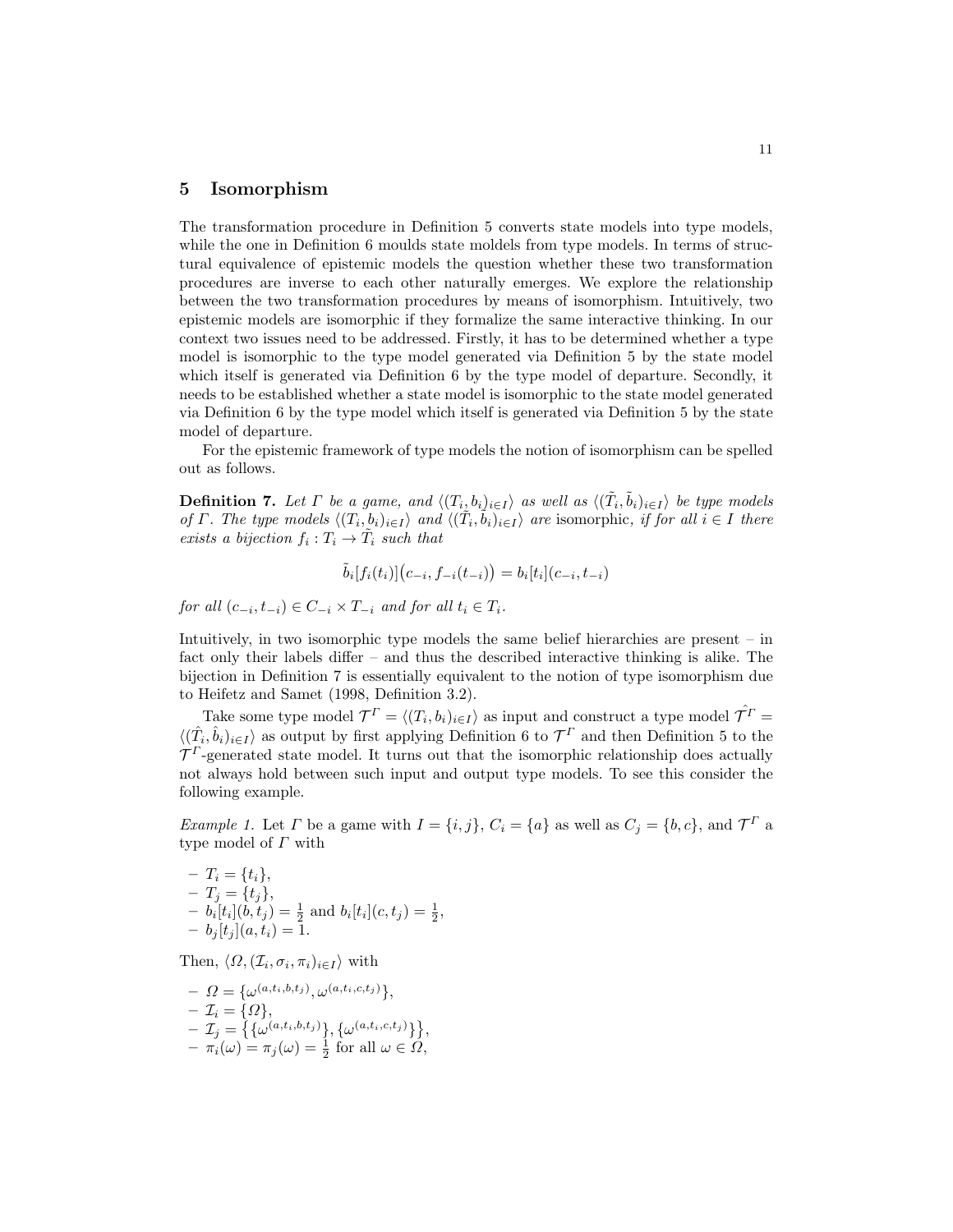$$
- \sigma_i(\omega^{(a,t_i,b,t_j)}) = \sigma_i(\omega^{(a,t_i,c,t_j)}) = a,
$$
  
- \sigma\_j(\omega^{(a,t\_i,b,t\_j)}) = b and  $\sigma_j(\omega^{(a,t_i,c,t_j)}) = c,$ 

forms a  $\mathcal{T}^{\Gamma}$ -induced state model of  $\Gamma$ . The  $\langle \Omega, (\mathcal{I}_i, \sigma_i, \pi_i)_{i \in I} \rangle$ -induced type model of  $\Gamma$ is given by  $\hat{\mathcal{T}}^{\Gamma} = \langle (\hat{T}_i, \hat{b}_i)_{i \in I} \rangle$  with

$$
- \hat{T}_i = \{t_i^Q\} \text{ and } T_j = \{t_j^{\{\omega^{(a,t_i,b,t_j)}\}}, t_j^{\{\omega^{(a,t_i,c,t_j)}\}}\},
$$
  
\n
$$
- \hat{b}_i[t_i^Q](b, t_j^{\{\omega^{(a,t_i,b,t_j)}\}}) = \sum_{\omega \in \Omega: \sigma_j(\omega) = b, \mathcal{I}_j(\omega) = \{\omega^{(a,t_i,b,t_j)}\}} \pi_i(\omega | \{\Omega\}) = \frac{1}{2} \text{ and}
$$
  
\n
$$
\hat{b}_i[t_i^Q](c, t_j^{\{\omega^{(a,t_i,c,t_j)}\}}) = \sum_{\omega \in \Omega: \sigma_j(\omega) = c, \mathcal{I}_j(\omega) = \{\omega^{(a,t_i,c,t_j)}\}} \pi_i(\omega | \{\Omega\}) = \frac{1}{2}
$$
  
\n
$$
- \hat{b}_j[t_j^{\{\omega^{(a,t_i,b,t_j)}\}}](a, t_i^Q) = \sum_{\omega \in \Omega: \sigma_i(\omega) = a, \mathcal{I}_i = \{\Omega\}} \pi_j(\omega | \{\omega^{(a,t_i,b,t_j)}\}) = 1,
$$
  
\n
$$
- \hat{b}_j[t_j^{\{\omega^{(a,t_i,c,t_j)}\}}](a, t_i^Q) = \sum_{\omega \in \Omega: \sigma_i(\omega) = a, \mathcal{I}_i = \{\Omega\}} \pi_j(\omega | \{\omega^{(a,t_i,c,t_j)}\}) = 1.
$$

Since  $|T_j| < |\hat{T}_j|$ , there does not exist a bijection  $f_j : T_j \rightarrow \hat{T}_j$  and consequently  $\mathcal{T}^T$ and  $\hat{\mathcal{T}}^T$  are not isomorphic.

In the preceding example the input type model only contains one type for player  $j$ , yet there are two cells for him in the generated state model, which in turn imply two corresponding types in its induced type model. It thus becomes impossible to construct a bijection between the two type models. However, one of the two types in the output type model is superfluous in the sense of interactive thinking, as it encodes precisely the same belief hierarchy as the other type.

To remove any superflous ingredients from type models we now introduce the idea of reduction.

**Definition 8.** Let  $\Gamma$  be a game, and  $\langle (T_i, b_i)_{i \in I} \rangle$  as well as  $\langle (\tilde{T}_i, \tilde{b}_i)_{i \in I} \rangle$  type models of Γ.

(a) The type model is  $\langle (\tilde{T}_i, \tilde{b}_i)_{i \in I} \rangle$  is a reduction of the type model  $\langle (T_i, b_i)_{i \in I} \rangle$ , if for every player  $i \in I$  there exists a reduction function  $r_i : T_i \to \tilde{T}_i$  such that  $r_i$  is surjective and

$$
\tilde{b}_i(r_i(t_i))\left((c_j,\tilde{t}_j)_{j\in I\setminus\{i\}}\right) = b_i(t_i)\left(\left(\{c_j\}\times r_j^{-1}(\tilde{t}_j)\right)_{j\in I\setminus\{i\}}\right) \tag{1}
$$

for all  $(c_j, \tilde{t}_j)_{j \in I \setminus \{i\}} \in \times_{j \in I \setminus \{i\}} (C_j, \tilde{T}_j)$  and for all  $t_i \in T_i$ .

- (b) The type model  $\langle (\tilde{T}_i, \tilde{b}_i)_{i \in I} \rangle$  is a strict reduction of the type model  $\langle (T_i, b_i)_{i \in I} \rangle$ , if  $\langle (\tilde{T}_i, \tilde{b}_i)_{i \in I} \rangle$  is a reduction of  $\langle (T_i, b_i)_{i \in I} \rangle$  and  $| \tilde{T}_j | < | T_j |$  for some  $j \in I$ .
- (c) The type model  $\langle (\tilde{T}_i, \tilde{b}_i)_{i \in I} \rangle$  is a maximal reduction of the type model  $\langle (T_i, b_i)_{i \in I} \rangle$ , if  $\langle (\tilde{T}_i, \tilde{b}_i)_{i \in I} \rangle$  is a reduction of  $\langle (T_i, b_i)_{i \in I} \rangle$  and there exists no strict reduction of  $\langle (\tilde{T}_i, \tilde{b}_i)_{i \in I} \rangle.$

Note that the reduction functions  $r_i$  for all  $i \in I$  correspond to surjective type morphisms of Heifetz and Samet (1998, Definition 3.2).

A couple of preparatory results about reduced type models are established next.

**Lemma 1.** Let  $\Gamma$  be a game,  $\mathcal{T}^{\Gamma}$  a type model of  $\Gamma$ ,  $\tilde{\mathcal{T}}^{\Gamma}$  a reduction of  $\mathcal{T}^{\Gamma}$  with reduction function  $r_j : T_j \to \tilde{T}_j$  for every player  $j \in I$ , and  $i \in I$  some player. Then,  $\eta_i[t_i] =$  $\eta_i[r_i(t_i)]$  for all  $t_i \in T_i$ .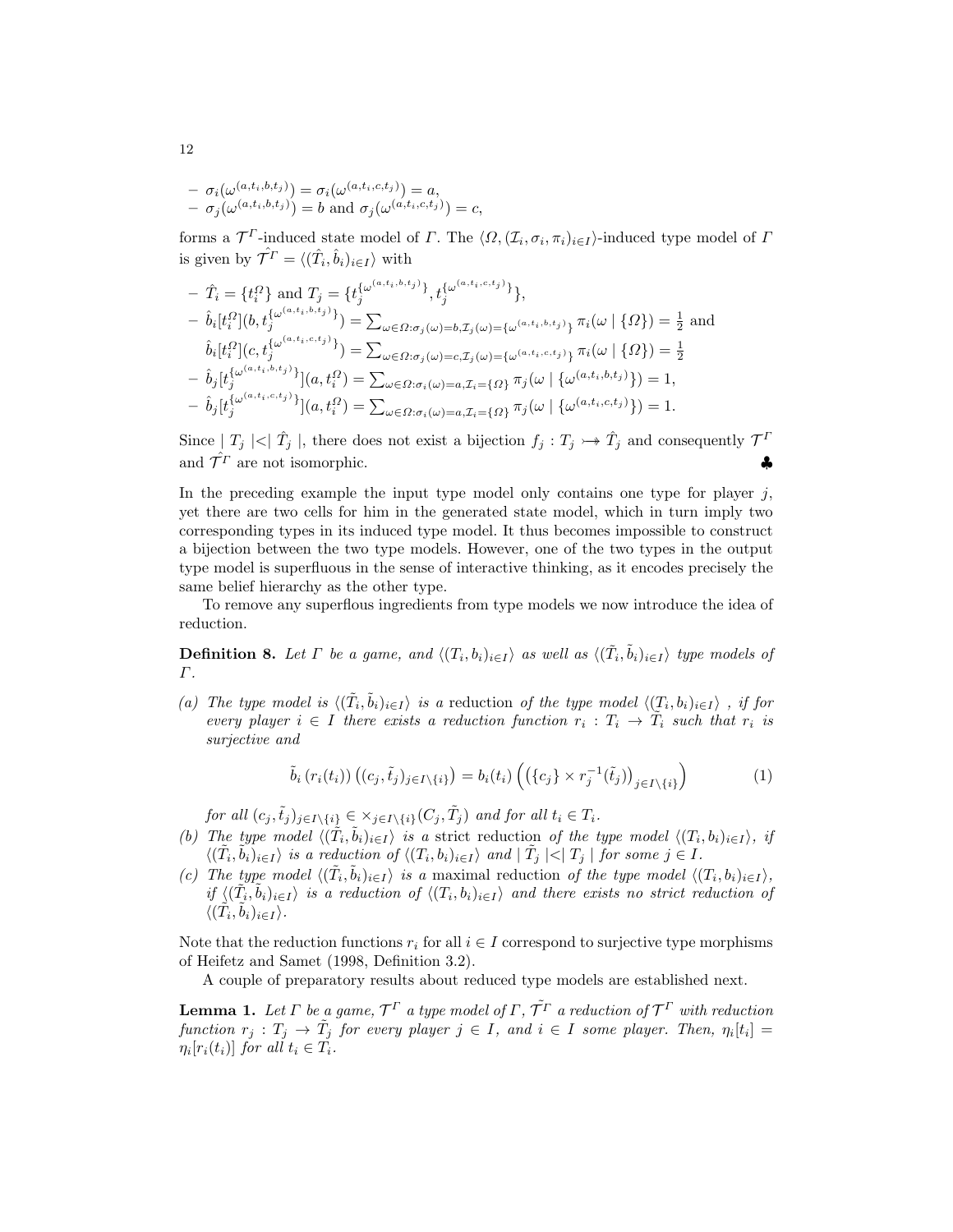*Proof.* It is shown inductively that  $\eta_i[t_i]^k = \eta_i[r_i(t_i)]^k$  holds for all  $t_i \in T_i$ , for all  $i \in I$ , and for all  $k \geq 1$ . It then directly follows that  $\eta_i[t_i] = (\eta_i^n[t_i])_{n \in \mathbb{N}} = (\eta_i^n[r_i(t_i)])_{n \in \mathbb{N}} \eta_i[r_i(t_i)]$ for all  $t_i \in T_i$  and for all  $i \in I$ .

Let  $k = 1$  and consider some player  $i \in I$ , some type  $t_i \in T_i$  of player i, as well as some opponents' choice combination  $c_{-i} \in C_{-i}$ . By definition,

$$
\eta_i^1[t_i](c_{-i}) = \sum_{t_{-i} \in T_{-i}} b_i[t_i](c_{-i}, t_{-i}).
$$

Moreover, as

$$
\tilde{b}_{i}[r_{i}(t_{i})](c_{-i},\tilde{t}_{-i}) = \sum_{t_{-i} \in T_{-i}: r_{-i}(t_{-i}) = \tilde{t}_{-i}} b_{i}[t_{i}](c_{-i},t_{-i}),
$$

it follows that

$$
\eta_i^1[r_i(t_i)](c_{-i}) = \sum_{\tilde{t}_{-i} \in \tilde{T}_{-i}} \tilde{b}_i[r_i(t_i)](c_{-i}, \tilde{t}_{-i})
$$

$$
= \sum_{\tilde{t}_{-i} \in \tilde{T}_{-i}} \sum_{t_{-i} \in T_{-i}: r_{-i}(t_{-i}) = \tilde{t}_{-i}} b_i[t_i](c_{-i}, t_{-i}) = \sum_{t_{-i} \in T_{-i}} b_i[t_i](c_{-i}, t_{-i}) = \eta_i^1[t_i](c_{-i}).
$$

Let  $k \geq 2$  and assume that  $\eta_i[t_i]^l = \eta_i[r_i(t_i)]^l$  holds for all  $t_i \in T_i$ , for all  $i \in I$ , and for all  $l \leq k-1$ . Consider some player  $i \in I$ , some type  $t_i \in T_i$  of player i, and some tuple  $(c_{-i}, \eta_{-i}^1, \ldots, \eta_{-i}^{k-1})$  ∈  $X_{-i}^k$ . By definition,

$$
\eta_i^k[t_i](c_{-i}, \eta_{-i}^1, \dots, \eta_{-i}^{k-1}) = \sum_{t_{-i} \in T_{-i} : \eta_{-i}^l[t_{-i}] = \eta_{-i}^l \text{ for all } l \leq k-1} b_i[t_i](c_{-i}, t_{-i}).
$$

Consequently,

$$
\eta_i^k[r_i(t_i)] = \sum_{\tilde{t}_{-i} \in \tilde{T}_{-i} : \eta_{-i}^l [\tilde{t}_{-i}] = \eta_{-i}^l \text{ for all } l \leq k-1} b_i[r_i(t_i)](c_{-i}, \tilde{t}_{-i})
$$

$$
= \sum_{\tilde{t}_{-i} \in \tilde{T}_{-i} : \eta_{-i}^l [\tilde{t}_{-i}] = \eta_{-i}^l \text{ for all } l \leq k-1} \sum_{t_{-i} \in T_{-i} : r_{-i}(t_{-i}) = \tilde{t}_{-i}} b_i[t_i](c_{-i}, t_{-i})
$$

$$
= \sum_{t_{-i} \in T_{-i} : \eta_{-i}^l [r_{-i}(t_{-i})] = \eta_{-i}^l \text{ for all } l \leq k-1} b_i[t_i](c_{-i}, t_{-i}) = \sum_{t_{-i} \in T_{-i} : \eta_{-i}^l [t_{-i}] = \eta_{-i}^l \text{ for all } l \leq k-1} b_i[t_i](c_{-i}, \eta_{-i}^1, \dots, \eta_{-i}^{k-1}),
$$

where the fourth equality follows from the inductive hypothesis.

Thus, type models are structurally equivalent to their reduced counterparts. No essential information is lost and the same interactive reasoning is represented. Lemma 1 follows from Heifetz and Samet (1998, Proposition 5.1). Since their formal framework is slightly different and to keep our paper self-contained, we still provide a direct proof.

**Lemma 2.** Let  $\Gamma$  be a game,  $\mathcal{T}^{\Gamma}$  a type model of  $\Gamma$  such that there exists no strict reduction of  $\mathcal{T}^{\Gamma}$ , and  $i \in I$  some player. Then,  $\eta_i[t'_i] \neq \eta_i[t''_i]$  for all  $t'_i, t''_i \in T_i$  such that  $t'_i \neq t''_i.$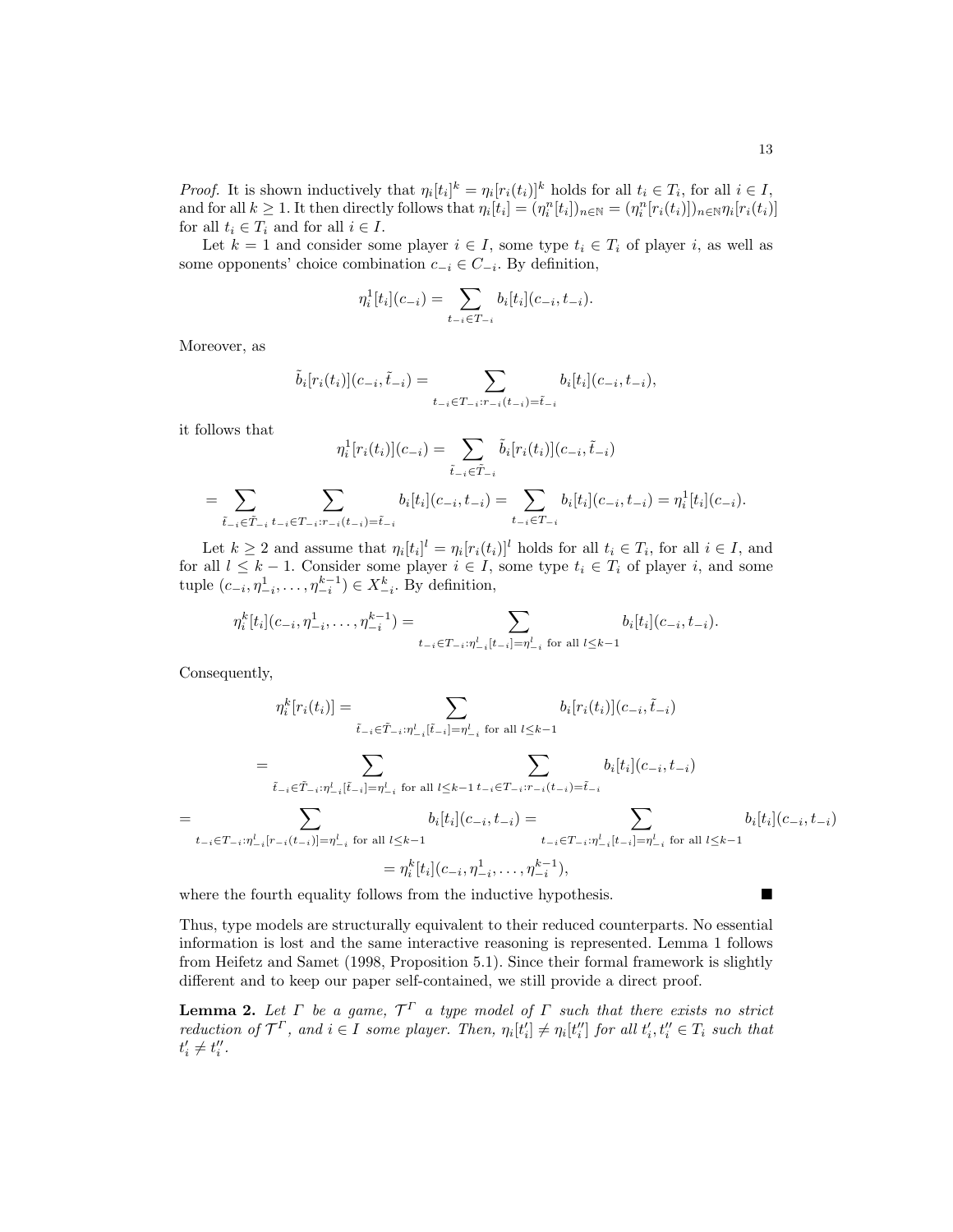*Proof.* By contraposition, suppose that there exist  $t'_i, t''_i \in T_i$  such that  $t'_i \neq t''_i$  and  $\eta_i[t'_i] = \eta_i[t''_i]$ . For every player  $j \in I$  recall the set  $H_j[\mathcal{T}^{\Gamma}] := \{\eta_j \in \times_{n \in \mathbb{N}} \Delta(X_j^n)$ : There exists  $t_j \in T_j$  such that  $\eta_j[t_j] = \eta_j$  of induced belief hierarchies in the type model  $\mathcal{T}^{\Gamma}$ . Construct a type model  $\tilde{\mathcal{T}}^{\Gamma} = \langle (\tilde{T}_j, \tilde{b}_j)_{j \in I} \rangle$  where  $\tilde{T}_j := H_j[\mathcal{T}^{\Gamma}]$  for every player  $j \in I$  and

$$
\tilde{b}_j[h_j](c_{-j}, h_{-j}) := \sum_{t_{-j} \in T_{-j}: \eta_{-j}[t_{-j}]=h_{-j}} b_j[t_j](c_{-j}, t_{-j})
$$
\n(2)

such that  $\eta_j[t_j] = h_j$ , for all  $(c_{-j}, h_{-j}) \in C_{-j} \times \tilde{T}_{-j}$ , for all  $h_j \in \tilde{T}_j$ , and for all  $j \in I$ . Observe that the belief functions are well-defined, since every two types  $t_j, t'_j \in T_j$  such that  $\eta_j[t_j] = \eta_j[t'_j]$  satisfy

$$
\sum_{t_{-j}\in T_{-j}:\eta_{-j}[t_{-j}]=h_{-j}}b_j[t_j](c_{-j},t_{-j})=\sum_{t_{-j}\in T_{-j}:\eta_{-j}[t_{-j}]=h_{-j}}b_j[t_j'](c_{-j},t_{-j})
$$

for all  $(c_{-j}, t_{-j}) \in C_{-j} \times T_{-j}$  and for all  $h_{-j} \in \tilde{T}_{-j}$ .

For every player  $j \in I$  define a surjection  $r_j : T_j \to \tilde{T}_j$  such that

$$
r_j(t_j) := \eta_j[t_j] \tag{3}
$$

for all  $t_j \in T_j$ . By (2) and (3) it follows that

$$
\tilde{b}_j[r_j(t_j)](c_{-j},\tilde{t}_{-j}) = b_j[t_j]\big(\{c_{-j}\} \times r_{-j}^{-1}(\tilde{t}_{-j})\big)
$$

for all  $(c_{-j}, \tilde{t}_{-j}) \in C_{-j} \times \tilde{T}_{-j}$ , for all  $t_j \in T_j$ , and for all  $j \in I$ . Consequently,  $\tilde{T}^I$ constitutes a reduction of  $\mathcal{T}^{\Gamma}$ . Since  $\eta_i[t'_i] = \eta_i[t''_i]$ , it is the case that  $|\tilde{T}_i| = |H_i[\mathcal{T}^{\Gamma}]| <$  $T_i$  | for player *i*. Therefore,  $\tilde{\mathcal{T}}^T$  actually is a strict reduction of  $\mathcal{T}$  $\Gamma$ .

Accordingly, any two different types in an epistemic model without strict reduction possibilities induce distinct belief hierarchies. In this sense, maximally reduced type models do not carry any superfluous ingredients.

If the input type model and output type model of the successive application of the two transformation procedures are considered in their maximally reduced form, then an isomorphism does emerge between the input and output type models.

**Theorem 5.** Let  $\Gamma$  be a game,  $\mathcal{T}^{\Gamma}$  a type model of  $\Gamma$ , and  $\hat{\mathcal{T}^{\Gamma}}$  the type model of  $\Gamma$  generated by a  $\mathcal{T}^{\Gamma}$ -generated state model. Then, every maximal reduction of  $\mathcal{T}^{\Gamma}$  is isomorphic to every maximal reduction of  $\hat{\mathcal{T}^{\Gamma}}$ .

*Proof.* Let  $i \in I$  be a player and note that the set  $\hat{T}_i$  from  $\hat{T}^T$  can be expressed as  $\{\hat{t}_i^{P_i^{(c_i,t_i)}}: t_i \in T_i, c_i \in C_i\}$ , where  $T_i$  belongs to  $\mathcal{T}^{\Gamma}$ . Construct a correspondence  $e_i$ :  $T_i \rightarrow \hat{T}_i$  such that

$$
e_i(t_i) := \{ \hat{t}_i^{P_i^{(c_i, t_i)}} : c_i \in C_i \}
$$

for all  $t_i \in T_i$ . Thus,  $e_i$  maps i's types from the initial input model to the respective types in the output model. Hence, by construction,  $\hat{T}_i = \bigcup_{t_i \in T_i} e_i(t_i)$ . By Theorems 3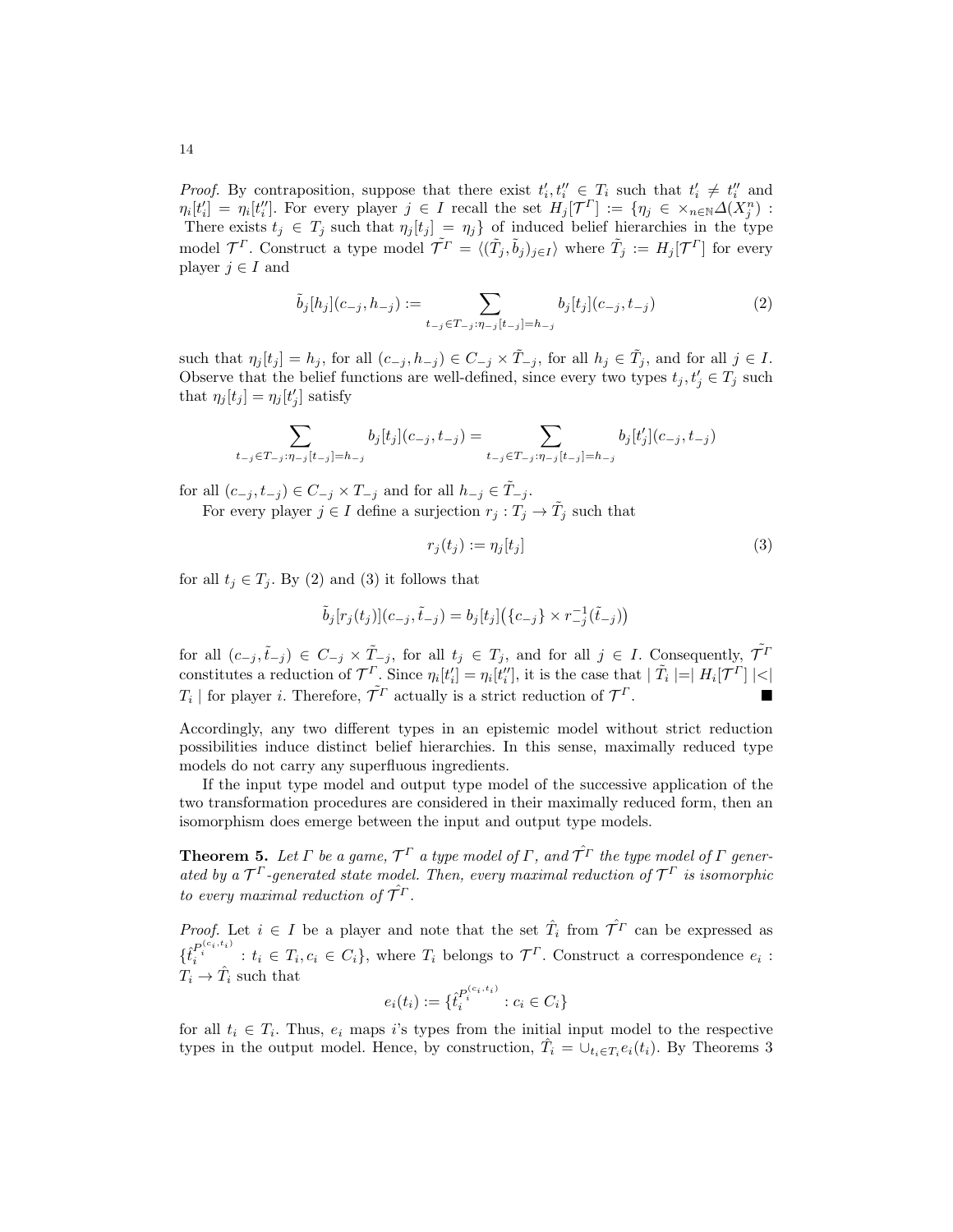and 1 it follows that every  $t_i \in T_i$  and every  $\hat{t}_i \in \hat{T}_i$  such that  $\hat{t}_i \in e_i(t_i)$  induce the same belief hierarchy, i.e.  $\eta_i[t_i] = \eta_i[\hat{t}_i]$ . Consequently, for every player  $i \in I$  there exists a collection of belief hierarchies  $H_i \subseteq \times_{n \in \mathbb{N}} (\Delta(X_i^n))$  such that

$$
H_i[\mathcal{T}^{\Gamma}] = H_i[\hat{\mathcal{T}}^{\Gamma}] = H_i.
$$
\n<sup>(4)</sup>

Let  $\mathcal{T}_{\downarrow}^{\Gamma} = \langle (T_{\downarrow i}, b_{\downarrow i})_{i \in I} \rangle$  be a maximal reduction of  $\mathcal{T}^{\Gamma}$  and  $\hat{\mathcal{T}}_{\downarrow}^{\Gamma} = \langle (\hat{T}_{\downarrow i}, \hat{b}_{\downarrow i})_{i \in I} \rangle$  a maximal reduction of  $\hat{\mathcal{T}}^T$ . By Lemma 1 and (4) it follows that  $H_i[\mathcal{T}_\downarrow^T] = H_i[\mathcal{T}^T] = H_i$  as well as  $H_i[\hat{\mathcal{T}}_i^T] = H_i[\hat{\mathcal{T}}^T] = H_i$  for all  $i \in i$ . Moreover, Lemma 2 implies that two distinct types in  $\mathcal{T}_{\downarrow}^{\Gamma}$  induce different belief hierarchies. The same holds for  $\hat{\mathcal{T}}_{\downarrow}^{\Gamma}$ . Consequently, for every player  $i \in I$  and for every belief hierarchy  $h_i \in H_i$  there exists a unique type  $t_i \in T_{\downarrow i} \in T_{\downarrow i}$  and a unique type  $\hat{t}_i \in \hat{T}_{\downarrow i}$  such that  $\eta_i[t_i] = \eta_i[\hat{t}_i] = h_i$ .

It follows that for every player  $i \in I$  a bijection  $f_i: T_{\downarrow i} \to \hat{T}_{\downarrow i}$  can be defined such that

$$
\eta_i[t_i] = \eta_i[f_i(t_i)] \tag{5}
$$

for all  $t_i \in T_{\downarrow i}$ . Besides, (5) implies that  $\hat{b}_{\downarrow i}[f_i(t_i)](c_{-i}, f(t_{-i})) = b_{\downarrow i}[t_i](c_{-i}, t_{-i})$  for all  $(c_{-i}, t_{-i}) \in C_{-i} \times T_{-i}$  and for all  $t_i \in T_{\downarrow i}$ . Therefore,  $T_{\downarrow i}$  and  $\hat{T}_{\downarrow i}$  are isomorphic. ■

A type model can thus be said to be structurally equivalent to its two-fold transformed counterpart modulo superfluous ingredients.

An notion of isomorphism can also be laid out for the epistemic framework of state models.

**Definition 9.** Let  $\Gamma$  be a game, and  $\langle \Omega, (\mathcal{I}_i, \sigma_i, \pi_i)_{i \in I} \rangle$  as well as  $\langle \tilde{\Omega}, (\tilde{\mathcal{I}}_i, \tilde{\sigma}_i, \tilde{\pi}_i)_{i \in I} \rangle$  state models of  $\Gamma$ . The state models  $\langle \Omega, (\mathcal{I}_i, \sigma_i, \pi_i)_{i \in I} \rangle$  and  $\langle \tilde{\Omega}, (\tilde{\mathcal{I}}_i, \tilde{\sigma}_i, \tilde{\pi}_i)_{i \in I} \rangle$  are isomorphic, if there exists a bijection  $f: \Omega \to \tilde{\Omega}$  such that for all  $\omega \in \Omega$  and for all  $i \in I$  it is the case that

$$
\tilde{\mathcal{I}}_i(f(\omega)) = \{ f(\omega') : \omega' \in \mathcal{I}_i(\omega) \},\tag{6}
$$

$$
\tilde{\pi}_i\Big(\{f(\omega)\}\mid \hat{\mathcal{I}}_i\big(f(\omega)\big)\Big)=\pi_i\big(\{\omega\}\mid \mathcal{I}_i(\omega)\big),\tag{7}
$$

$$
\tilde{\sigma}_i(f(\omega)) = \sigma_i(\omega). \tag{8}
$$

In two isomorphic state models the corresponding worlds induce the same information, posterior beliefs, and choices for all players. The subjective priors can be distinct yet the models qualify as isomorphic, because the players' belief hierarchies i.e. their full interactive thinking are fixed by the posterior beliefs. A difference in priors is not a relevant issue, as the posterior beliefs are the relevant doxastic mental configurations upon which the agents act. In that sense subjective prior beliefs could be viewed as artifacts of the state-based approach.

Take some state model  $S^{\Gamma} = \langle \Omega, (\mathcal{I}_i, \sigma_i, \pi_i)_{i \in I} \rangle$  as input and construct a state model  $\hat{S^{T}} = \langle \hat{\Omega}, (\hat{\mathcal{I}}_i, \hat{\sigma}_i, \hat{\pi}_i)_{i \in I} \rangle$  as output by first applying Definition 5 to  $\mathcal{S}^{T}$  and then Definition 6 to the  $S<sup>\Gamma</sup>$ -generated type model. By counterexample it is now illustrated that such input and output state models are not necessarily isomorphic.

*Example 2.* Let  $\Gamma$  be a game with  $I = \{i, j\}$ , and  $C_i = \{a\}$  as well as  $C_j = \{b\}$  be choices of i and j, respectively. Consider the state model  $\mathcal{S}^{\Gamma}$  of  $\Gamma$  with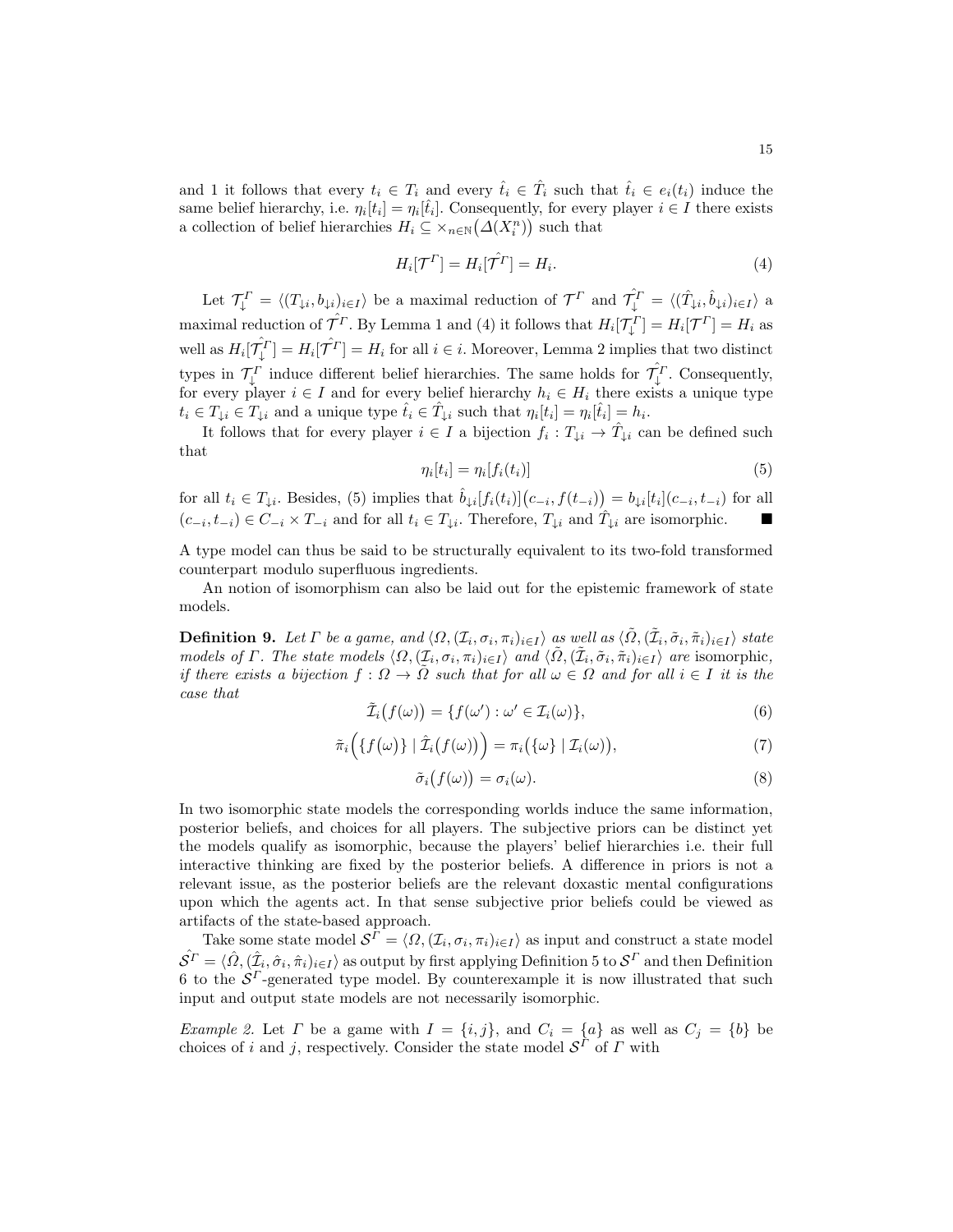$- \Omega = {\omega_1, \omega_2},$  $-\mathcal{I}_i = \mathcal{I}_j = \{\Omega\},\$  $- \pi_i(\omega) = \pi_j(\omega) = \frac{1}{2}$  for all  $\omega \in \Omega$ ,  $- \sigma_i(\omega) = a$  and  $\sigma_j(\omega) = b$  for all  $\omega \in \Omega$ .

Then,  $\mathcal{T}^{\Gamma} = \langle (T_i, b_i)_{i \in I} \rangle$  with

$$
- T_i = \{t_i^{\Omega}\} \text{ and } T_j = \{t_j^{\Omega}\},
$$
  
\n
$$
- b_i[t_i^{\Omega}](b, t_j^{\Omega}) = \sum_{\omega \in \Omega: \sigma_j(\omega) = b, \mathcal{I}_j(\omega) = \{\Omega\}} \pi_i(\omega | \{\Omega\}) = 1,
$$
  
\n
$$
- b_j[t_j^{\Omega}](a, t_i^{\Omega}) = \sum_{\omega \in \Omega: \sigma_i(\omega) = a, \mathcal{I}_i(\omega) = \{\Omega\}} \pi_j(\omega | \{\Omega\}) = 1,
$$

constitutes the  $\mathcal{S}^{\Gamma}$ -generated type model of  $\Gamma$ . However, it directly follows that  $\langle \hat{\Omega}, (\hat{\mathcal{I}}_i, \hat{\sigma}_i, \hat{\pi}_i)_{i \in I} \rangle$ with  $\hat{\Omega} = \{ \omega^{(c_i, t_i^Q, c_j, t_j^Q)} \}$  forms the unique  $\mathcal{T}^{\Gamma}$ -generated state model of  $\Gamma$ . Consequently, there exists no bijection  $f: \Omega \to \hat{\Omega}$ . The state models  $\mathcal{S}^{\Gamma}$  and  $\hat{\mathcal{S}}^{\Gamma}$  are consequently not isomorphic. ♣

In the preceding example the possible worlds  $\omega_1$  and  $\omega_2$  in the input state model  $\mathcal{S}^I$ induce the same choices and beliefs for both players. In terms of interactive thinking one of them thus is superfluous. These kind of redundancies prevent the isomorphic relationship between input and output state models to hold in general.

We call a state model  $\mathcal{S}^{\Gamma}$  of  $\Gamma$  non-redundant, if for all  $\omega, \omega' \in \Omega$  such that  $\omega \neq \omega'$ it is the case that  $\mathcal{I}_i(\omega) \neq \mathcal{I}_i(\omega')$  or  $\sigma_i(\omega) \neq \sigma_i(\omega')$  for some  $i \in I$ . Intuivitely, any two distinct worlds in the structure carry some difference for at least one of the players. Observe that non-redundancy implies that  $\cap_{i\in I}\mathcal{I}_i(\omega) = {\omega}$  for all  $\omega \in \Omega$ . Essentially, the latter says that if the players' information is pooled, then all uncertainty is resolved.

To get rid of any superfluous ingredients we also need a notion of reduction for state models in addition to non-redundancy.

**Definition 10.** Let  $\Gamma$  be a game, and  $\langle \Omega, (\mathcal{I}_i, \sigma_i, \pi_i)_{i \in I} \rangle$  as well as  $\langle \tilde{\Omega}, (\tilde{\mathcal{I}}_i, \tilde{\sigma}_i, \tilde{\pi}_i)_{i \in I} \rangle$  be state models of Γ.

(a) The state model  $\langle \tilde{\Omega}, (\tilde{\mathcal{I}}_i, \tilde{\sigma}_i, \tilde{\pi}_i)_{i \in I} \rangle$  is a reduction of the state model  $\langle \Omega, (\mathcal{I}_i, \sigma_i, \pi_i)_{i \in I} \rangle$ , if there exists a reduction function  $r : \Omega \to \overline{\Omega}$  such that r is surjective and for all  $i \in i$ 

$$
\tilde{\mathcal{I}}_i(r(\omega)) = \{r(\omega') : \omega' \in \mathcal{I}_i(\omega)\} \text{ for all } \omega \in \Omega,
$$
\n(9)

 $\tilde{\sigma}_i(r(\omega)) = \sigma_i(\omega)$  for all  $\omega \in \Omega$  such that  $\pi_j(\omega | \mathcal{I}_j(\omega)) > 0$  for some  $j \in I \setminus \{i\},$  $(10)$ 

$$
\tilde{\pi}_i\big(\tilde{\omega} \mid \tilde{\mathcal{I}}_i\big(r(\omega)\big)\big)=\pi_i\big(r^{-1}(\tilde{\omega}) \mid \mathcal{I}_i(\omega)\big) \text{ for all } \omega \in \Omega \text{ and for all } \tilde{\omega} \in \tilde{\Omega}. \tag{11}
$$

- (b) The state model  $\langle \tilde{\Omega}, (\tilde{\mathcal{I}}_i, \tilde{\sigma}_i, \tilde{\pi}_i)_{i \in I} \rangle$  is a strict reduction of the state model  $\langle \Omega, (\mathcal{I}_i, \sigma_i, \pi_i)_{i \in I} \rangle$ , if  $\langle \tilde{\Omega}, (\tilde{\mathcal{I}}_i, \tilde{\sigma}_i, \tilde{\pi}_i)_{i \in I} \rangle$  is a reduction of  $\langle \Omega, (\mathcal{I}_i, \sigma_i, \pi_i)_{i \in I} \rangle$  and  $| \tilde{\Omega} | < | \Omega |$ .
- (c) The state model  $\langle \tilde{\Omega}, (\tilde{\mathcal{I}}_i, \tilde{\sigma}_i, \tilde{\pi}_i)_{i \in I} \rangle$  is a maximal reduction of the state model  $\langle \Omega, (\mathcal{I}_i, \sigma_i, \pi_i)_{i \in I} \rangle$ , if  $\langle \tilde{\Omega}, (\tilde{\mathcal{I}}_i, \tilde{\sigma}_i, \tilde{\pi}_i)_{i \in I} \rangle$  is a reduction of  $\langle \Omega, (\mathcal{I}_i, \sigma_i, \pi_i)_{i \in I} \rangle$  and there exists no strict reduction of  $\langle \tilde{\Omega}, (\tilde{\mathcal{I}}_i, \tilde{\sigma}_i, \tilde{\pi}_i)_{i \in I} \rangle$ .

Some results about reductions of state models are developed before an isomorphic relationship between state models and their two-fold transformed counterparts emerges.

16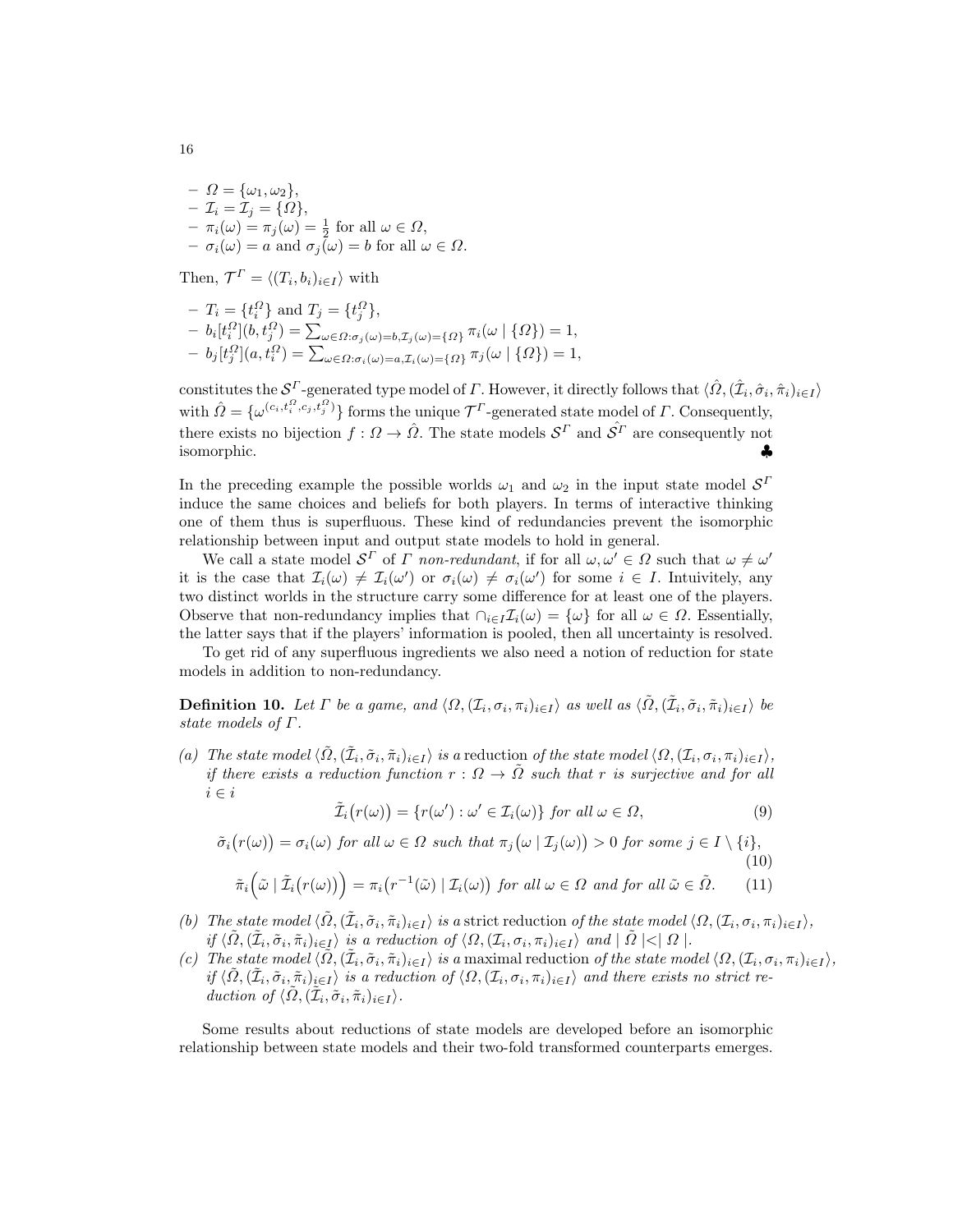**Lemma 3.** Let  $\Gamma$  be a game, and  $\mathcal{S}^{\Gamma}$  a state model of  $\Gamma$  . If there exists no strict reduction of  $S^{\Gamma}$ , then  $S^{\Gamma}$  is non-redundant.

*Proof.* We proceed by contraposition. Suppose that  $S<sup>\Gamma</sup>$  is redundant. Then there exist distinct worlds  $\omega', \omega'' \in \Omega$  such that  $\mathcal{I}_i(\omega') = \mathcal{I}_i(\omega'')$  as well as  $\sigma_i(\omega') = \sigma_i(\omega'')$  for every player  $i \in I.$  Construct a state model  $\bar{\mathcal{S}^{\varGamma}}$  of  $\varGamma$  as follows:

$$
- \ \tilde \varOmega := \varOmega \setminus \{\omega', \omega''\} \cup \{\omega^*\}
$$

and for every player  $j \in I$ ,

$$
- \tilde{\mathcal{I}}_j(\omega^*) := \mathcal{I}_j(\omega') \setminus \{\omega', \omega''\} \cup \{\omega^*\},
$$
  
\n
$$
- \tilde{\mathcal{I}}_j(\omega) := \begin{cases} \mathcal{I}_j(\omega), & \text{if } \omega', \omega'' \notin \mathcal{I}_j(\omega), \\ \tilde{\mathcal{I}}_j(\omega^*), & \text{otherwise}, \end{cases} \text{ for all } \omega \in \tilde{\Omega} \setminus \{\omega^*\},
$$
  
\n
$$
- \tilde{\sigma}_j(\omega^*) = \sigma_j(\omega'),
$$
  
\n
$$
- \tilde{\sigma}_j(\omega) = \sigma_j(\omega) \text{ for all } \omega \in \tilde{\Omega} \setminus \{\omega^*\},
$$
  
\n
$$
- \tilde{\pi}_j(\omega^*) = \pi_j(\omega') + \pi_j(\omega''),
$$
  
\n
$$
- \text{ and } \tilde{\pi}_j(\omega) = \pi_j(\omega) \text{ for all } \omega \in \tilde{\Omega} \setminus \{\omega^*\}.
$$

Define a function  $r: \Omega \to \tilde{\Omega}$  by  $r(\omega') = r(\omega'') = \omega^*$  and  $r(\omega) = \omega$  for all  $\omega \in \Omega \setminus {\{\omega', \omega''\}}$ . Observe that r is surjective and also satisfies conditions (9), (10), and (11). As  $|\tilde{\Omega}|=$  $\Omega$  | −1 < |  $\Omega$  |, the state model  $\tilde{S}^{\Gamma}$  constitutes a strict reduction of  $S^{\Gamma}$ .

Accordingly, maximal reduction in the sense of the impossibility of strict reduction implies non-redundancy.

By considering maximally reduced models, the existence of superfluous worlds such as in Example 2 is blocked and an isomorphic relationship between input and output state models ensues.

**Theorem 6.** Let  $\Gamma$  be a game,  $\mathcal{S}^{\Gamma}$  a state model of  $\Gamma$ , and  $\hat{\mathcal{S}}^{\Gamma}$  a state model of  $\Gamma$  generated by the  $S^{\Gamma}$ -generated type model. Then, every maximal reduction of  $S^{\Gamma}$  is isomorphic to every maximal reduction of  $S^{\Gamma}$ .

*Proof.* Consider a maximal reduction  $S_{\downarrow}^{\Gamma}$  of  $S^{\Gamma}$  and a maximal reduction  $\hat{S}_{\downarrow}^{\Gamma}$  of  $\hat{S}^{\Gamma}$ . The set  $\hat{\Omega}$  from  $\hat{\mathcal{S}}_{\downarrow}^{\Gamma}$  is a subset of  $\{\hat{\omega}^{(c_i, t_i^{T_i(\omega)})_{i \in I}} : c_i \in C_i$  for all  $i \in I, \omega \in \Omega\}$ , which is from  $\hat{S}^{\Gamma}$ , and where  $\Omega$  and  $\mathcal{I}_i$  for all  $i \in I$  belong to  $\mathcal{S}_{\downarrow}^{\Gamma}$ . It is first shown that for every world  $\hat{\omega}^{(c_i, t_i^{(1\omega)})_{i\in I}} \in \hat{\Omega}$ , it is the case that  $c_i = \sigma_i(\omega)$ , where  $\sigma_i$  belongs to  $\mathcal{S}_\downarrow^{\Gamma}$ , for all  $i \in I$ . Towards a contradiction suppose that there exists a world  $\hat{\omega}^{(c_i, t_i^{\mathcal{I}_i(\omega)})_{i \in I}} \in \hat{\Omega}$  such that  $c_j \neq \sigma_j(\omega)$  for some player  $j \in I$ . By definition of the two transformation procedures,

$$
\hat{\pi}_k(\hat{\omega}^{(c_i, t_i^{T_i(\omega)})_{i \in I}} | \hat{\mathcal{I}}_k(\hat{\omega}^{(c_i, t_i^{T_i(\omega)})_{i \in I}}))
$$
\n
$$
= b_k[t_k^{\mathcal{I}_k(\omega)}](c_{-k}, t_{-k}^{\mathcal{I}_{-k}(\omega)})
$$
\n
$$
= \sum_{\omega' \in \mathcal{I}_k(\omega): \sigma_{-k}(\omega') = c_{-k}, \mathcal{I}_{-k}(\omega') = \mathcal{I}_{-k}(\omega)} \pi_k(\{\omega'\} | \mathcal{I}_k(\omega))
$$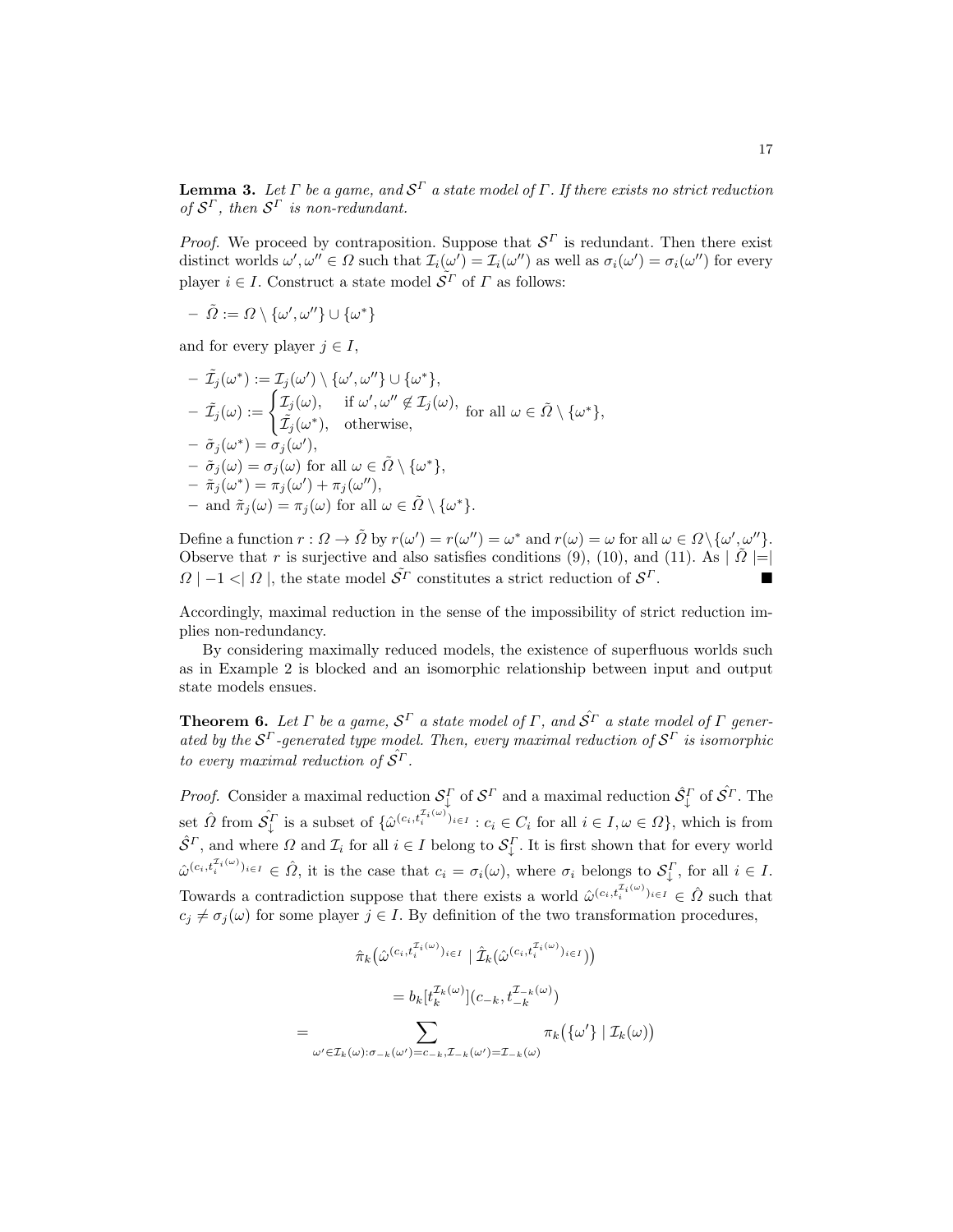for all  $k \in I \setminus \{j\}$ . Since  $c_j \neq \sigma_j(\omega)$  the  $\mathcal{I}_j$ -measurability of  $\sigma_j$  implies that  $\sigma_j(\omega'') \neq c_j$ for all  $\omega'' \in \mathcal{I}_j(\omega)$ . Consequently, there exists no world  $\omega' \in \mathcal{I}_k(\omega)$  such that  $\sigma_j(\omega') = c_j$ and  $\mathcal{I}_j(\omega') = \mathcal{I}_j(\omega)$ . It follows that  $\pi_k(\omega' | \mathcal{I}_k(\omega)) = 0$  for all  $\omega' \in \mathcal{I}_k(\omega)$  such that  $\sigma_{-k}(\omega') = c_{-k}$  and  $\mathcal{I}_{-k}(\omega') = \mathcal{I}_{-k}(\omega)$ . Thus,  $\hat{\pi}_k(\hat{\omega}^{(c_i, t_i^{T_i(\omega)})_{i \in I}} \mid \hat{\mathcal{I}}_k(\hat{\omega}^{(c_i, t_i^{T_i(\omega)})_{i \in I}}) = 0$ for all  $k \in I \setminus \{j\}$ . Next define a state model  $\tilde{S}^{\Gamma}$  based on  $\tilde{\Omega} := {\hat{\omega}}^{\big(\sigma_i(\omega), t_i^{\mathcal{I}_i(\omega)}\big)}_{i \in I}$ :  $\omega \in \Omega$  as set of all possible worlds and a surjection  $r : \hat{\Omega} \to \tilde{\Omega}$  with  $r(\hat{\omega}^{(c_i, t_i^{\mathcal{I}_i(\omega)})_{i \in I}})$  $\hat{\omega}^{\left(\sigma_i(\omega),t_i^{\mathcal{I}_i(\omega)}\right)}_{i\in I}$  for all  $\hat{\omega}^{(c_i,t_i^{\mathcal{I}_i(\omega)})_{i\in I}} \in \hat{\Omega}$  such that for all  $i \in I$ :

$$
- \tilde{\mathcal{I}}_i(r(\hat{\omega})) := \{r(\hat{\omega}') : \hat{\omega}' \in \hat{\mathcal{I}}_i(\hat{\omega})\} \text{ for all } r(\hat{\omega}) \in \tilde{\Omega},
$$
  
\n
$$
- \tilde{\sigma}_i(\hat{\omega}^{\left(\sigma_i(\omega), t_i^{\mathcal{I}_i(\omega)}\right)}_{i \in I}) := \sigma_i(\omega) \text{ for all } \hat{\omega}^{\left(\sigma_i(\omega), t_i^{\mathcal{I}_i(\omega)}\right)}_{i \in I} \in \tilde{\Omega},
$$
  
\n
$$
- \tilde{\pi}_i\left(\tilde{\omega} \mid \tilde{\mathcal{I}}_i(r(\hat{\omega}))\right) := \hat{\pi}_i(r^{-1}(\tilde{\omega}) \mid \hat{\mathcal{I}}_i(\hat{\omega})) \text{ for all } \tilde{\omega} \in \tilde{\Omega} \text{ and for all } \hat{\omega} \in \hat{\Omega}.
$$

Note that whenever  $\hat{\pi}_j(\hat{\omega} \mid \hat{\mathcal{I}}_j(\hat{\omega})) > 0$  for some  $j \in I \setminus \{i\}$ , it is the case that  $\hat{\omega} \in \tilde{\Omega}$ hence  $\tilde{\sigma}_i(r(\hat{\omega})) = \hat{\sigma}_i(\hat{\omega}) = \sigma_i(\omega)$ , and thus equation (10) is satisfied. As  $|\tilde{\Omega}| < |\hat{\Omega}|$ , the state model  $\tilde{S}^{\varGamma}$  forms a strict reduction of  $\hat{\mathcal{S}}_{\downarrow}^{\varGamma}$  , a contradiction.

Construct a function  $f: \Omega \to \hat{\Omega}$  such that  $f(\omega) := \hat{\omega}^{(\sigma_i(\omega), t_i^{\mathcal{I}_i(\omega)})}$  for all  $\omega \in \Omega$ . The function f is surjective, as for every world  $\hat{\omega}^{(\sigma_i(\omega),t_i^{T_i(\omega)})_{i\in I}} \in \hat{\Omega}$  the pre-image  $f^{-1}(\hat{\omega}^{(\sigma_i(\omega),t_i^{T_i(\omega)})} \supseteq {\omega}$  contains  $\{\omega\}$  and is thus non-empty by the successive application of the two transformation procedures, i.e. by first applying Definition 5 to  $S_{\downarrow}^{\Gamma}$  and then Definition 6 to the  $S_{\downarrow}^{\Gamma}$ -generated type model to induce  $\hat{S}_{\downarrow}^{\Gamma}$ . Suppose that  $f(\omega') = f(\omega''),$  i.e.  $\hat{\omega}^{(\sigma_i(\omega'),t_i^{T_i(\omega')})}$ <sub>i $\in I = \hat{\omega}^{(\sigma_i(\omega''),t_i^{T_i(\omega'')})}$ <sub>i $\in I$ </sub>, for some worlds  $\omega', \omega'' \in \Omega$ .</sub> Then,  $\sigma_i(\omega') = \sigma_i(\omega'')$  as well as  $\mathcal{I}_i(\omega') = \mathcal{I}_i(\omega'')$  for all  $i \in I$ . As  $\mathcal{S}_\downarrow^{\Gamma}$  is non-redundant by Lemma 3, it follows that  $\omega' = \omega''$ . Hence, f is injective too and thus bijective.

We now show that the bijection  $f$  satisfies equations (6), (7), and (8) of Definition 10. First, observe that

$$
\hat{\mathcal{I}}_i(f(\omega)) = \hat{\mathcal{I}}_i(\hat{\omega}^{\left(\sigma_j(\omega), t_j^{\mathcal{I}_j(\omega)}\right)_{j\in I}})
$$
\n
$$
= \{\hat{\omega}^{\left(\sigma_j(\omega'), t_j^{\mathcal{I}_j(\omega')}\right)}\}_{j\in I} \in \hat{\Omega} : \sigma_i(\omega') = \sigma_i(\omega), \mathcal{I}_i(\omega') = \mathcal{I}_i(\omega)\}
$$
\n
$$
= \{f(\omega') : \sigma_i(\omega') = \sigma_i(\omega), \mathcal{I}_i(\omega') = \mathcal{I}_i(\omega)\} = \{f(\omega') : \omega' \in \mathcal{I}_i(\omega)\}
$$

for all  $\omega \in \Omega$  and for all  $i \in I$ . Therefore, f satisfies equation (6). Second,  $\hat{\sigma}_i(f(\omega))$  =  $\hat{\sigma}_i(\hat{\omega}^{(\sigma_j(\omega),t_j^{T_j(\omega)})_{j\in I}}) = \sigma_i(\omega)$  for all  $\omega \in \Omega$  and for all  $i \in I$ . Hence, f satisfies equation (7). Third,

$$
\hat{\pi}_i \Big( \{ f(\omega) \} \mid \hat{\mathcal{I}}_i \big( f(\omega) \big) \Big) = \hat{\pi}_i \Big( \hat{\omega}^{\big( \sigma_j(\omega), t_j^{\mathcal{I}_j(\omega)} \big)}_{j \in I} \mid \hat{\mathcal{I}}_i \big( f(\omega) \big) \Big)
$$
\n
$$
\hat{\pi}_i \Big( \hat{\omega}^{\big( \sigma_j(\omega), t_j^{\mathcal{I}_j(\omega)} \big)}_{j \in I} \mid \hat{\mathcal{I}}_i \big( \hat{\omega}^{\big( \sigma_j(\omega), t_j^{\mathcal{I}_j(\omega)} \big)}_{j \in I} \big) \Big)
$$
\n
$$
= b_i \big[ t_i^{\mathcal{I}_i(\omega)} \big] \big( \sigma_{-i}(\omega), t_{-i}^{\mathcal{I}_i(\omega)} \big)
$$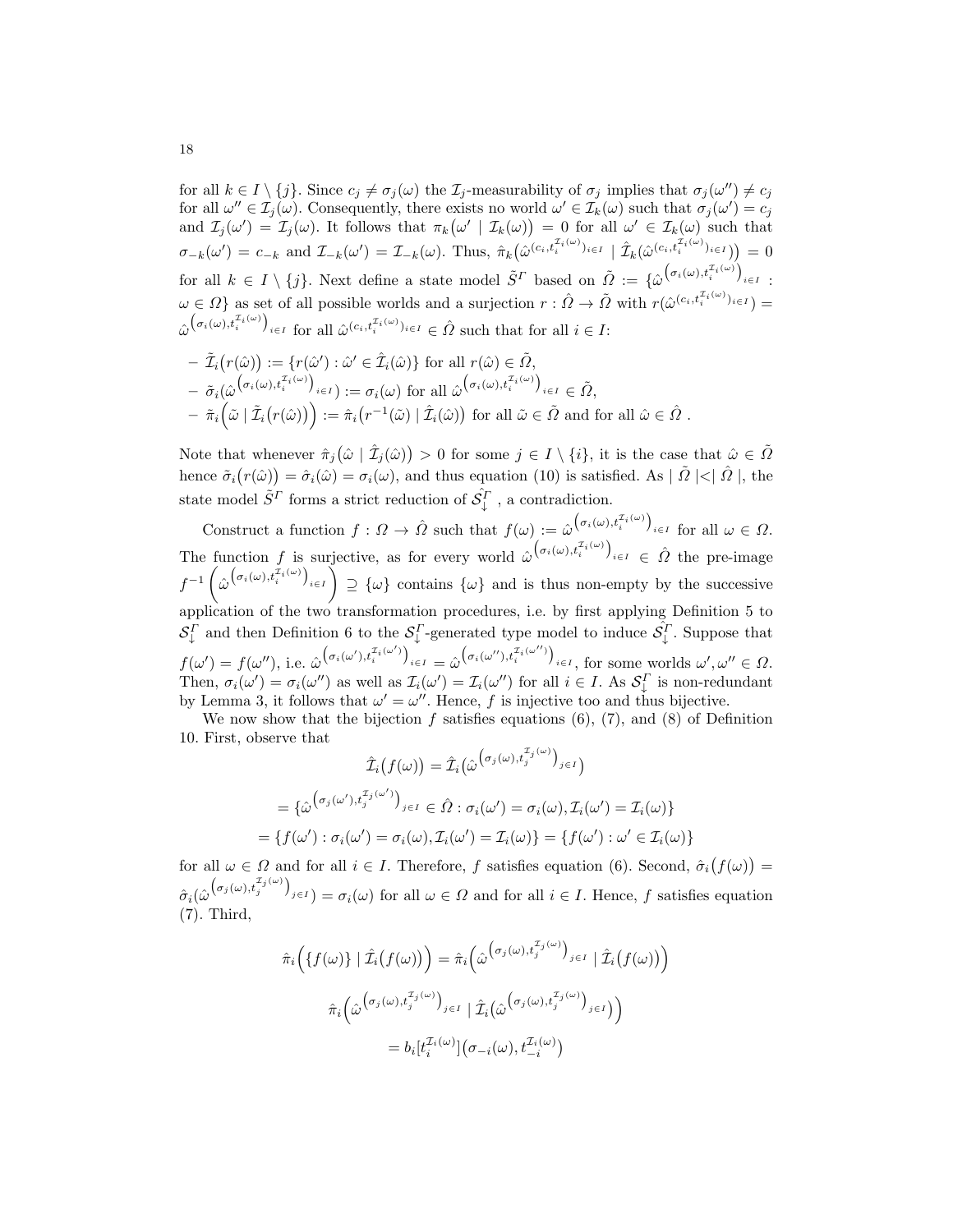$$
= \sum_{\omega' \in \mathcal{I}_i(\omega): \sigma_{-i}(\omega') = \sigma_{-i}(\omega), \mathcal{I}_{-i}(\omega') = \mathcal{I}_{-i}(\omega)} \pi_i(\{\omega'\} | \mathcal{I}_i(\omega))
$$
  

$$
= \sum_{\omega' \in \Omega: \mathcal{I}_i(\omega') = \mathcal{I}_i(\omega), \sigma_i(\omega') = \sigma_i(\omega), \sigma_{-i}(\omega') = \sigma_{-i}(\omega), \mathcal{I}_{-i}(\omega') = \mathcal{I}_{-i}(\omega)} \pi_i(\{\omega'\} | \mathcal{I}_i(\omega))
$$
  

$$
= \pi_i(f^{-1}(\hat{\omega}^{\sigma_j(\omega), t_j^{\mathcal{I}_j(\omega)})_{j \in I}) | \mathcal{I}_i(\omega)) = \pi_i(\{\omega\}) | \mathcal{I}_i(\omega))
$$

for all  $\omega \in \Omega$ , and for all  $i \in I$ . Thus, f satisfies equation (8).

Consequently,  $S_{\downarrow}^{\Gamma}$  and  $\hat{S_{\downarrow}}^{\Gamma}$  are isomorphic.

Hence, a state model is structurally equivalent to its two-fold transformed counterpart modulo superfluous ingredients.

#### 6 Conclusion

Belief hierarchies as well as the common prior assumption are structurally preserved across the two epistemic frameworks by the two proposed transformation procedures. With regards to modelling interactive thinking in games the state-based and type-based approaches can thus be viewed as equivalent. None of the two models thus contains any relevant structure that the respective other lacks. The two transformation procedures can be viewed as practical tools to switch back and forth between state-based and type-based interactive epistemology.

A somewhat more subtle difference between the two epistemic approaches surfaces, as the transformation procedures fail to constitute inverses. The underlying reason is attributable to the richer structure of state models compared to type models. While the latter only specify interactive thinking the former also fixes the players' choices. Once superfluous ingredients are wiped out, by restricting attention to maximally reduced models, the two transformation procedures turn out to be inverse to each other .

While this disparity between the state and type models does not make a difference with respect to interactive thinking at all, the particular usage could determine which epistemic approach is more appropriate. If the focus is put on reasoning in games before decisions are made or the perspective of a particular player is considered, then type models might be more suitable. In contrast for analyses that are conducted from the perspective of a modeller the state-based framework may be preferable. After all there remains a degree of subjectivity whether the specifaction of beliefs only or beliefs and behaviour is desired in an epistemic framework for games. Besides, the notions of maximal reduction for state and type models can also serve to simplify a given epistemic structure while retaining the same interactive thinking in applications.

#### References

Aumann, R. J. (1974): Subjectivity and Correlation in Randomized Strategies. Journal of Mathematical Economics 1, 67–96.

Bach, C. W. and Perea, A. (2020): Two Definitions of Correlated Equilibrium. Journal of Mathematical Economics 90, 12–24.